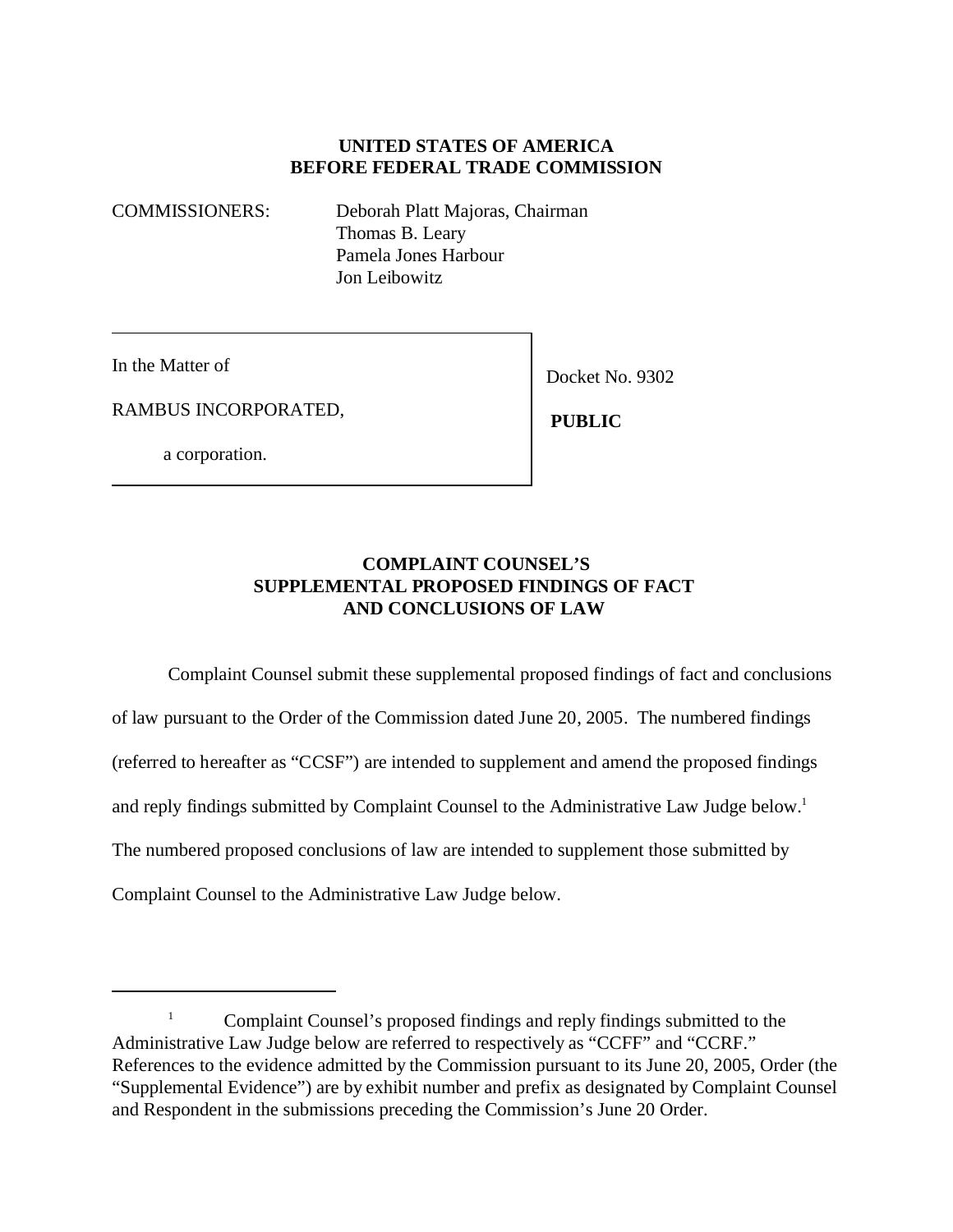# **COMPLAINT COUNSEL'S SUPPLEMENTAL PROPOSED FINDINGS OF FACT AND CONCLUSIONS OF LAW**

#### **Table of Contents**

| I.<br>Rambus, Intentionally and in Bad Faith, Destroyed Relevant Documents in<br>II.<br>Rambus Had an Obligation to Preserve Evidence When it Destroyed the<br>Documents.<br>$\mathbf{A}$ .<br><b>B.</b><br><b>Rambus Reasonably Anticipated Litigation Before</b><br>1. |  |  |
|--------------------------------------------------------------------------------------------------------------------------------------------------------------------------------------------------------------------------------------------------------------------------|--|--|
|                                                                                                                                                                                                                                                                          |  |  |
|                                                                                                                                                                                                                                                                          |  |  |
|                                                                                                                                                                                                                                                                          |  |  |
|                                                                                                                                                                                                                                                                          |  |  |
|                                                                                                                                                                                                                                                                          |  |  |
|                                                                                                                                                                                                                                                                          |  |  |
| <b>Rambus Reasonably Anticipated Litigation Before the "1999</b><br>2.                                                                                                                                                                                                   |  |  |
|                                                                                                                                                                                                                                                                          |  |  |
| <b>Rambus Reasonably Anticipated Litigation Before its Document</b><br>3.                                                                                                                                                                                                |  |  |
|                                                                                                                                                                                                                                                                          |  |  |
|                                                                                                                                                                                                                                                                          |  |  |
| III.<br>$\mathbf{A}$ .                                                                                                                                                                                                                                                   |  |  |
| <b>B.</b>                                                                                                                                                                                                                                                                |  |  |
| <b>Rambus Intentionally Destroyed Documents on</b><br>1.                                                                                                                                                                                                                 |  |  |
|                                                                                                                                                                                                                                                                          |  |  |
| Rambus's Outside Counsel Was Instructed by Rambus to Destroy<br>2.                                                                                                                                                                                                       |  |  |
|                                                                                                                                                                                                                                                                          |  |  |
|                                                                                                                                                                                                                                                                          |  |  |
| Rambus Intentionally Destroyed Documents on August 26, 1999.  9<br>3.                                                                                                                                                                                                    |  |  |
| Rambus Intentionally Destroyed Documents in 2000.  10<br>4.                                                                                                                                                                                                              |  |  |
| IV.<br>Rambus Destroyed its Documents in Bad Faith, in Order to Get Rid of Documents                                                                                                                                                                                     |  |  |
|                                                                                                                                                                                                                                                                          |  |  |
| $\mathbf{A}$ .                                                                                                                                                                                                                                                           |  |  |
| Evidence Developed since the Initial Decision.  12<br><b>B.</b>                                                                                                                                                                                                          |  |  |
| Rambus Destroyed Evidence That Was Relevant and Adverse to its Interests in this                                                                                                                                                                                         |  |  |
| V.                                                                                                                                                                                                                                                                       |  |  |
| $\mathbf{A}$ .                                                                                                                                                                                                                                                           |  |  |
| <b>B.</b>                                                                                                                                                                                                                                                                |  |  |
| 1.                                                                                                                                                                                                                                                                       |  |  |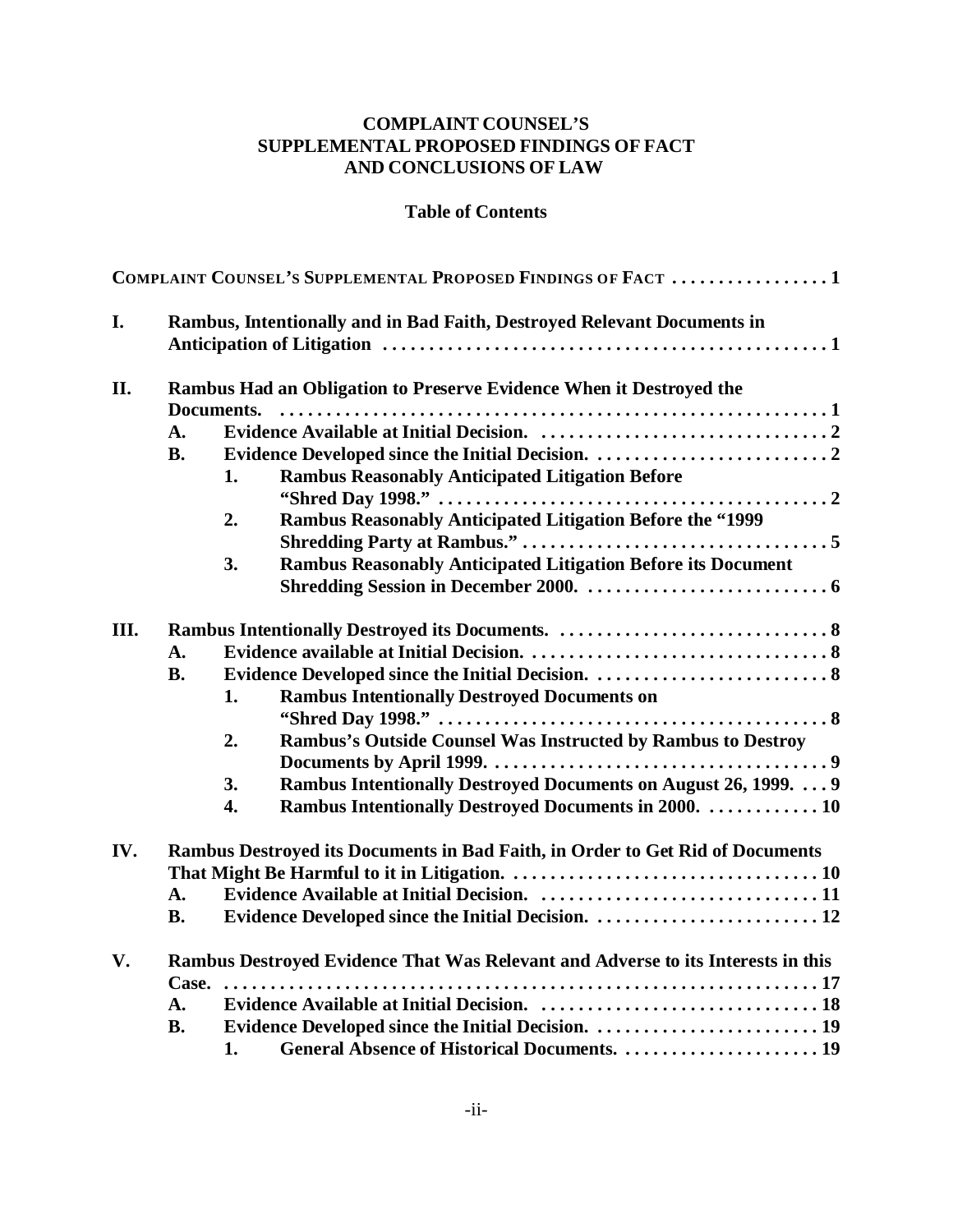|      |                | 2.<br><b>Destruction of Documents of Rambus's JEDEC Representatives and</b>    |
|------|----------------|--------------------------------------------------------------------------------|
|      |                | Destruction of Documents of Rambus's Outside Patent Counsel20<br>3.            |
|      |                | Further Confirmation of Document Destruction. 21<br>4.                         |
| VI.  |                | The Supplemental Evidence Reveals Misstatements and Misrepresentations of Fact |
|      |                |                                                                                |
| VII. |                | The Supplemental Evidence Warrants Additional Findings on the Merits of the    |
|      |                |                                                                                |
|      | A.             | Rambus Believed That its Patents and Patent Applications Covered the           |
|      |                |                                                                                |
|      | <b>B.</b>      | <b>Rambus Did Not Believe That the DRAM Industry Knew That Rambus Had</b>      |
|      |                | Patents Covering SDRAM and DDR SDRAM 30                                        |
|      | $\mathbf{C}$ . | Rambus's Litigation Timing Depended on the Hope That the DRAM                  |
|      |                | Industry Would Become Locked in to Rambus's DRAM Technology.  30               |
|      |                | <b>COMPLAINT COUNSEL'S SUPPLEMENTAL PROPOSED</b>                               |
|      |                |                                                                                |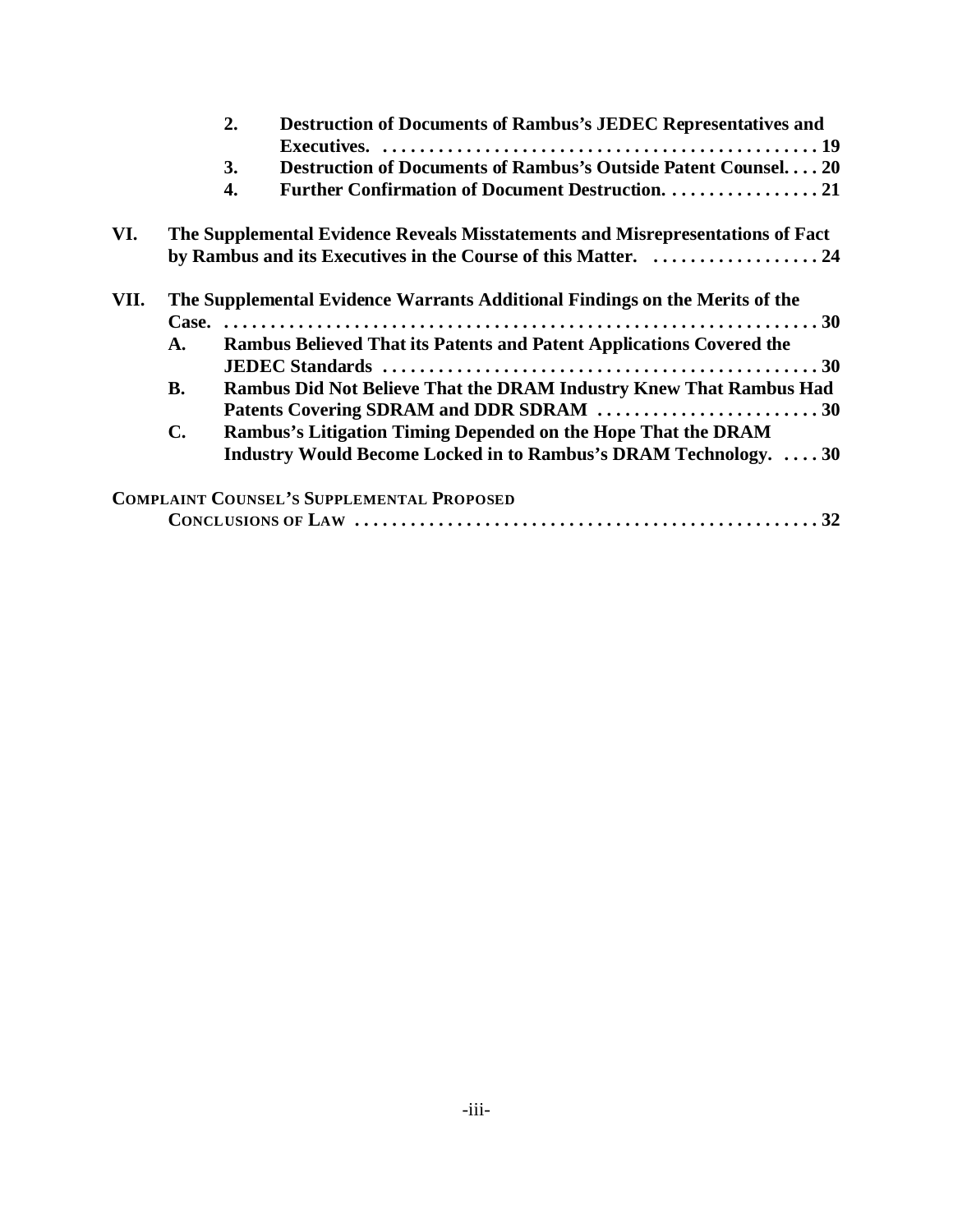### **COMPLAINT COUNSEL'S SUPPLEMENTAL PROPOSED FINDINGS OF FACT**

### **I. Rambus, Intentionally and in Bad Faith, Destroyed Relevant Documents in Anticipation of Litigation.**

- 1. A party seeking sanctions for spoliation must demonstrate (1) that the party having control over the evidence had an obligation to preserve the evidence when it was destroyed; (2) that the records were destroyed with a culpable state of mind; and (3) that the destroyed evidence was "relevant" to the party's claim or defense such that a reasonable trier of fact could find that the evidence would support that claim or defense. *Residential Funding Corp. v. DeGeorge Financial Corp.,* 306 F.3d 99, 107 (2d Cir. 2002); *Kronish v. United States,* 150 F.3d 112, 126 (2d Cir. 1998).
- 2. Without having seen the materials admitted to the record pursuant to the Commission's Order of July 20, 2005 (the "Supplemental Evidence"), ALJ Timony concluded that "Rambus's actions, regardless of its intent, amount to spoliation of evidence. Rambus destroyed or failed to preserve evidence for another's use ... in reasonably foreseeable litigation." Order on Complaint Counsel's Motions for Default Judgement and for Oral Argument (2/26/2003) at 4.
- 3. After having reviewed all of the evidence including the Supplemental Evidence, Judge Payne concluded: "on the basis of the record and the law, that Infineon has proved, by clear and convincing evidence, ... a spoliation that warrants dismissal of this action as the only appropriate sanction after having – of the patent infringement case after having considered the alternatives. ..." Infineon, Transcript of March 1, 2005 at 1138-39.

### **II. Rambus Had an Obligation to Preserve Evidence When it Destroyed the Documents.**

- 4. The obligation to preserve evidence arises when the party has notice that the evidence may be relevant to future litigation. *Byrnie v. Town of Cromwell, Board of Education,* 243 F.3d 93, 107 (2d Cir. 2001); *Kronish v. United States,* 150 F.3d 112, 126 (2d Cir. 1998).
- 5. Even without having seen the Supplemental Evidence, ALJ Timony concluded that "Here all credible evidence indicates that Rambus knew or should have known that it could reasonably anticipate litigation concerning patent infringements from the proposed JEDEC standards for RAM. ... Certainly by the time Rambus chose to commence its document retention program in 1998, it knew or reasonably could anticipate RAM-related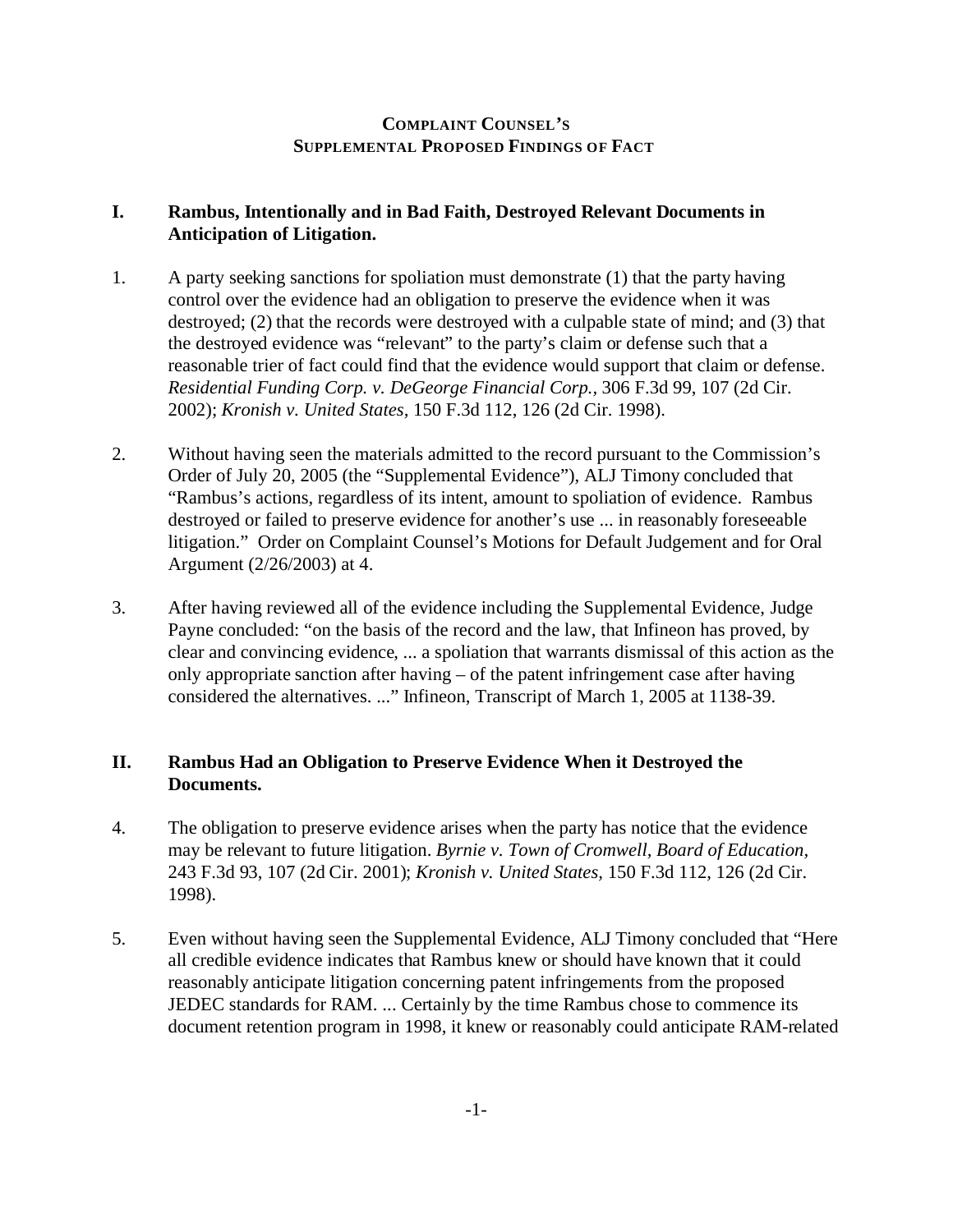litigation." Order on Complaint Counsel's Motions for Default Judgement and for Oral Argument (2/26/2003) at 6.

- 6. ALJ Timony instituted a rebuttable adverse presumption that "Rambus knew or should have known from its participation in JEDEC that litigation over the enforcement of its patents was reasonably foreseeable." *Id.* at 9.
- 7. Judge Payne concluded that "the Court has already found, as a matter of fact, that Rambus anticipated litigation when it instituted its document retention program." *Rambus v. Infineon,* 220 F.R.D. 264, 286 (E.D. Va. 2004); *see also* Order Granting Complaint Counsel's Motion for Collateral Estoppel (Timony, J., February 26, 2003) at 5 (collateral estoppel applies to Judge Payne's earlier findings).

# **A. Evidence Available at Initial Decision.**

8. Rambus was planning litigation relating to its JEDEC-related intellectual property when it was also planning its document retention program. CCFF 1718, 1755-1758.

# **B. Evidence Developed since the Initial Decision.**

# **1. Rambus Reasonably Anticipated Litigation Before "Shred Day 1998."**

- 9. Rambus reasonably anticipated litigation against makers of JEDEC standard complaint DRAM over patent infringement by early 1998. CCSF 8, 10-20; CX5048 at 3 ("Top Level Key Results for 1998 . . . 18. Develop and enforce  $\mathbb P$  . . . C. Get all infringers to license our IP with royalties > RDRAM (if it is a broad license) or sue."); *see also* CX5055 (email from Karp dated January 6 1998 re obtaining DDR SDRAM samples).
- 10. By February 12, 1998, Rambus's Vice President of Intellectual Property Joel Karp had contacted outside counsel to discuss, among other things, patent licensing and infringement litigation against DRAM manufacturers complying with JEDEC standards. CX5007 (Notes of "LICENSING/LITIGATION STRATEGY" meeting between Karp and lawyers from Cooley Godward).
- 11. In a meeting held on February 12, 1998, Rambus Vice President of Intellectual Property Joel Karp, outside counsel Dan Johnson and others discussed a proposed license program for Rambus and concluded that "Royalty rates will probably push us into litigation quickly." CX5007.
- 12. In February 1998, as part of Rambus's litigation and licensing plans for its cases against the DRAM manufacturers, Rambus planned to simultaneously gather critical documents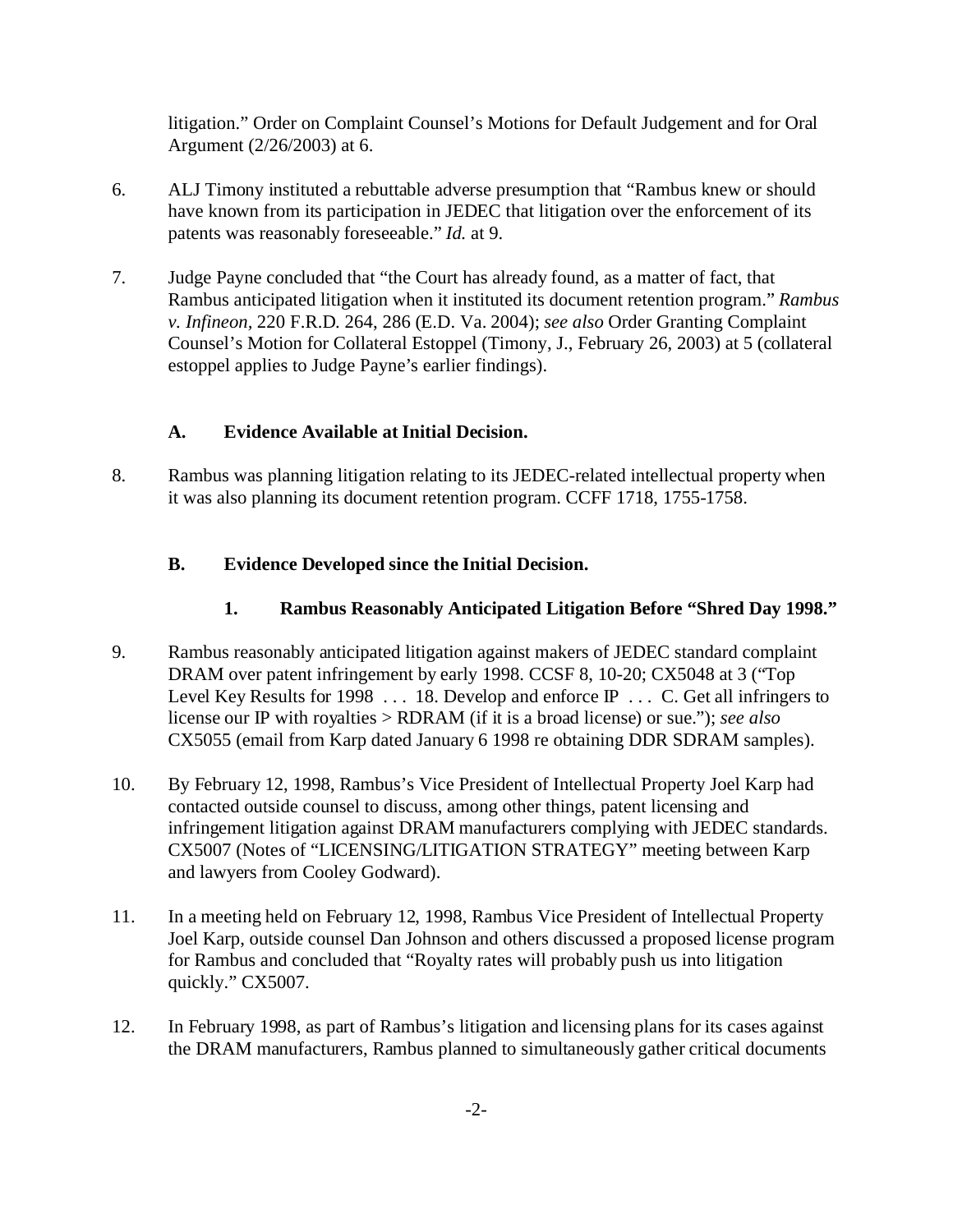into an electronic database and develop a document retention policy. CX5007 ("Make ourselves battle ready. Start gathering critical documents in company so we can start putting together an electronic database.... Need company policy on document retention policy.").

- 13. As early as February 1998, Rambus planned its litigation strategies, including developing its legal theories and its strategies for selecting experts for the litigation. CX5007 ("Select experts in advance. Other approach is breach of contract. Dan contends that breach of contract is much easier to prove than patent infringement.").
- 14. In February 1998, Rambus asked its lawyers to review Rambus's contracts with its licensees to help formulate a litigation strategy. CX5007.
- 15. In February 1998, as part of Rambus's litigation and licensing plans for its cases against the DRAM manufacturers, Rambus considered whether to develop and implement a document retention program by itself or to have its lawyers develop the plan. CX5007.
- 16. In the meeting held on February 12, 1998, Rambus outside counsel Dan Johnson stated that Rambus needs "to litigate against someone to establish royalty rate and have court declare patent valid." *Id.; see also* CX5076 at 7 (Deposition testimony of Dan Johnson); CX5069 at 11-12 (Deposition of Joel Karp "the overall idea was that at some point in order to really establish the validity of a patent, it's something that would have to happen in court.").
- 17. When asked about his statement that Rambus needs "to litigate against someone to establish royalty rate and have court declare patent valid," outside counsel Dan Johnson was instructed not to answer in part on the ground that the statement was attorney work product prepared in anticipation of litigation. CX5076 at 7-8 ("And I would add a further objection on the grounds of attorney work product privilege to the extent it's calling for his mental impressions."). *See also id.* at 8-9, 12.
- 18. In a meeting held on February 12, 1998, Rambus Vice President of Intellectual Property Joel Karp, outside counsel Dan Johnson and others also discussed possible litigation approaches. Cooley Godward was tasked to "review Micron, Fujitsu and Samsung and Hyundai contracts and formulate litigation strategy driven by results of the analysis – breach-scope of license, NDA or patent infringement." CX5007.
- 19. Following the February 12, 1998, meeting, Rambus's outside counsel at Cooley Godward prepared a "litigation strategy memorandum" for Rambus. CX5008 at 2.
- 20. In late February 1998 Rambus's outside attorneys recommended a litigation and licensing program to Rambus regarding "manufacturers who ... have plans to build competing products without paying royalties to Rambus." CX5005 at 1; *see also id*. at 2 ("In the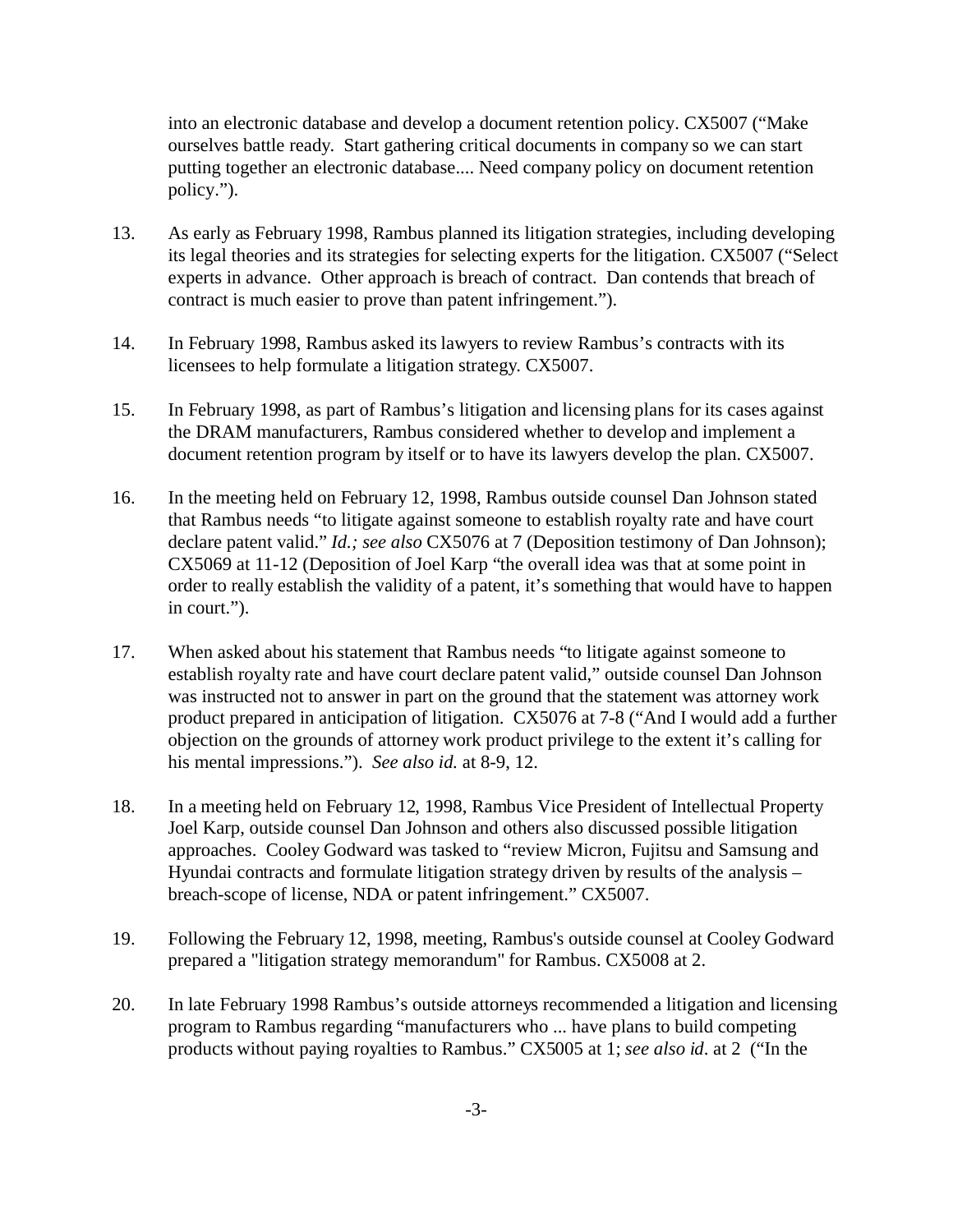event that licensing discussions do not result in resolution, the following is a litigation strategy for Rambus.")

- 21. In a "proposed licensing and litigation strategy" memorandum dated February 23, 1998, Rambus's outside counsel described for Rambus a "tiered litigation strategy" needed by Rambus because of the "number of potential disputants." CX5005 at 2. That memorandum describes potential litigation timing and potential legal theories for Rambus that differentiates between current licensees of RDRAM and "unlicensed competitors." *Id.*
- 22. Vice President Karp noted two addition issues on Rambus outside counsel's proposed licensing and litigation strategy memorandum: "document retention policy" and "patent attorney files." CX5005 at 3; CX5069 at 16.
- 23. On March 4, 1998, Rambus Vice President of Intellectual Property Joel Karp made a presentation to Rambus's Board of Directors of Rambus's "licensing and litigation strategy". CX0613 at 2 ("Intellectual Property: At this point Joel Karp joined the meeting and updated the Directors on the Company's strategic licensing and litigation strategy.").
- 24. In his March 4, 1998, presentation to Rambus's Board of Directors, Vice President Joel Karp described some "Near Term Actions" as part of the "Licensing and Litigation Strategy," including "[n]eed to create document retention policy" "[n]eed to prepare discovery database," and "[n]eed to organize prosecuting attorney's files for issued patents." CX5006 at 8.
- 25. Rambus withheld from production to Infineon, under claims of privilege, the March 4, 1998, presentation by Vice President Joel Karp to the Rambus Board of Directors. Rambus asserted that Vice President Karp's presentation constituted both an attorneyclient communication and attorney work product prepared in anticipation of litigation. CX5000 at 18, item 317; *see also* CX5069 at 16-17.
- 26. In his March 4, 1998, presentation to Rambus's Board of Directors, Vice President Joel Karp described a licensing and litigation strategy for DDR SDRAM, among other products. CX5006 at 1.
- 27. In his March 4, 1998, presentation to Rambus's Board of Directors, Vice President Joel Karp described Cooley Godward's "tiered litigation strategy" which was intended to kickin if negotiations do not lead to licenses, and timing issues for proposed litigation. *Id.* at 3-7. The presentation also described a "Potential legal action against SLDRAM, Inc." *Id.* at 5.
- 28. In an October 1998 presentation, which either went to Rambus's Board of Directors or to CEO Geoff Tate's immediate staff, Vice President Karp asserted that Rambus would be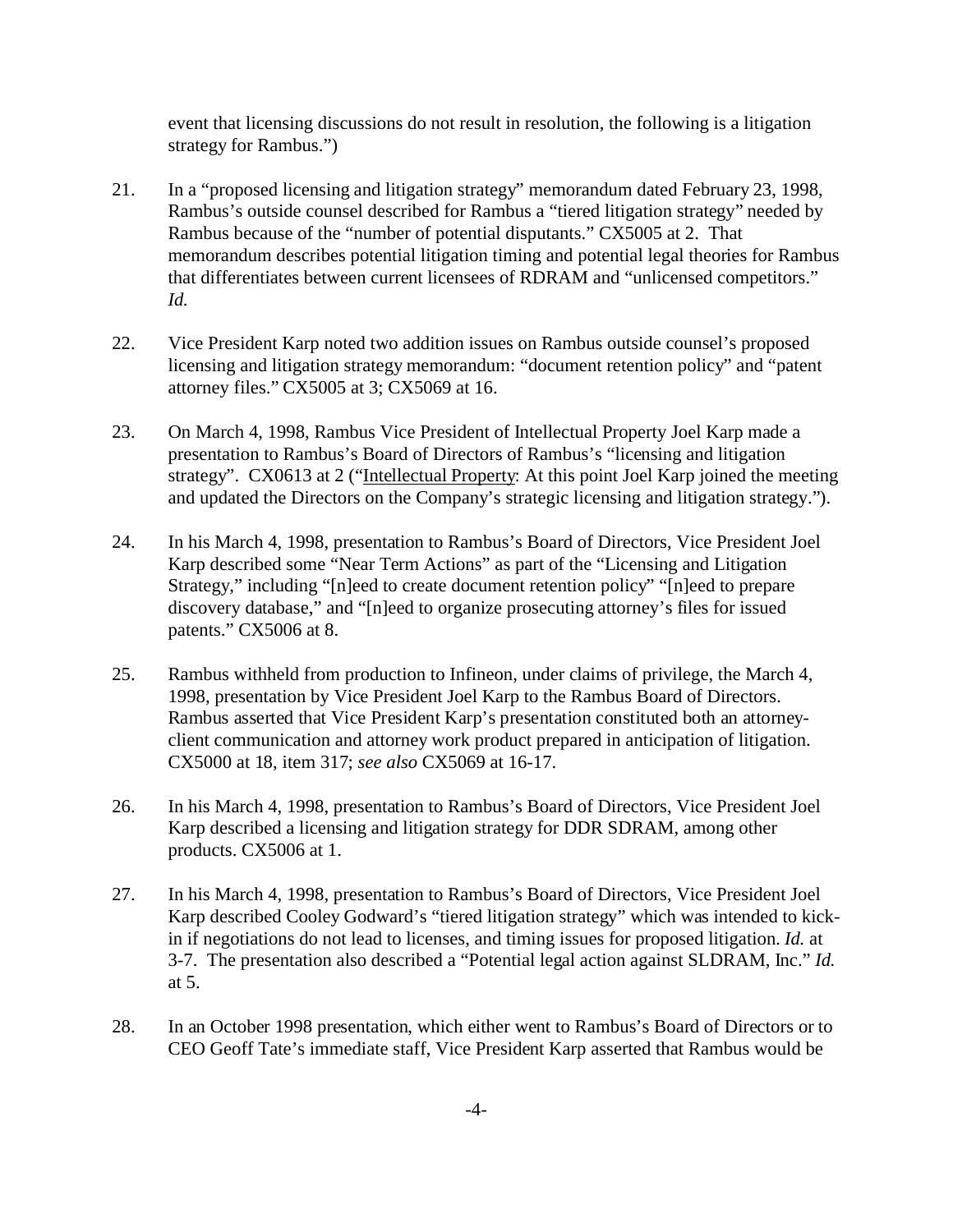ready to initiate litigation against manufacturers of SDRAM for patent infringement in the first quarter of 1999 and to initiate litigation regarding DDR SDRAM the quarter after that. CX5011 at 3; CX5069 at 44-45.

29. Throughout the Summer and Fall of 1998, Rambus Vice President of Intellectual Property Joel Karp continued to anticipate litigation against manufacturers JEDEC compliant DRAM. *See, e.g., CX5017* ("IP Q3'98 Goals (First Cut) ... 2. Infringement Activity... Prepare claim chart for Micron SDRAM...3. IP Litigation Activity."); CX5014 ("IP Q3'98 Goals (Final)... 2. Infringement Activity... Prepare claim chart for Micron SDRAM...3. IP Litigation Activity."); CX5011 at 3 ("Strategy Update 10/98 - 1 ... Taiwan Strategy Is Best Course Of Action For Near Term (Next 2 or 3 Quarters) Mosel and Nanya for SDRAM ... Acer SIS VIA for SDRAM, DDR..."); *see also* CX5069 at 44-45 (CX5017 was likely created in June of 1998; CX5014 was likely created in September or October of 1998; CX5011 was either presented to Rambus Board of Directors or to Geoff Tate's immediate staff).

# **2. Rambus Reasonably Anticipated Litigation Before the "1999 Shredding Party at Rambus."**

- 30. Rambus reasonably anticipated litigation against manufacturers of JEDEC-complaint SDRAMs and DDR SDRAMs for patent infringement by early 1999. CCSF 9-29.
- 31. Rambus considered initiating litigation against manufacturers of JEDEC-compliant SDRAMs and DDR SDRAMs as a response to Intel's anticipated withdrawal from its relationship with Rambus. CCSF 32-33.
- 32. In late 1998 or January 1999, Rambus Vice President of Intellectual Property Joel Karp and outside counsel Dan Johnson developed a strategy memorandum for dealing with Rambus's deteriorating relationship with Intel. CX5069 at 47-49. That memorandum, entitled "Nuclear Winter Scenario," described a litigation strategy against DRAM manufacturers of JEDEC-compliant SDRAMs and DDR SDRAMs. CX5013 at 2 (describing patents available to Rambus in the 1999 timeframe); *Id.* at 4-6 (describing "Complaints against DRAM Companies," "Picking Litigation Targets," "Potential Litigation Forums," and "Preparation for Litigation"). The Nuclear Winter Scenario also included plans for litigation against Intel over its use of JEDEC-compliant SDRAM and DDR SDRAM technology. *Id.* at 3 ("Legal Action Against Intel").
- 33. Rambus's concerns about Intel and Rambus's preparations for litigation against Intel and the DRAM manufacturers over JEDEC-complaint SDRAM and DDR SDRAM continued at least through September of 1999. *See* CX5019 at 1-2 ("Question: Is there life at Rambus after Intel? Answer: There's better be because Intel has already started to let go.").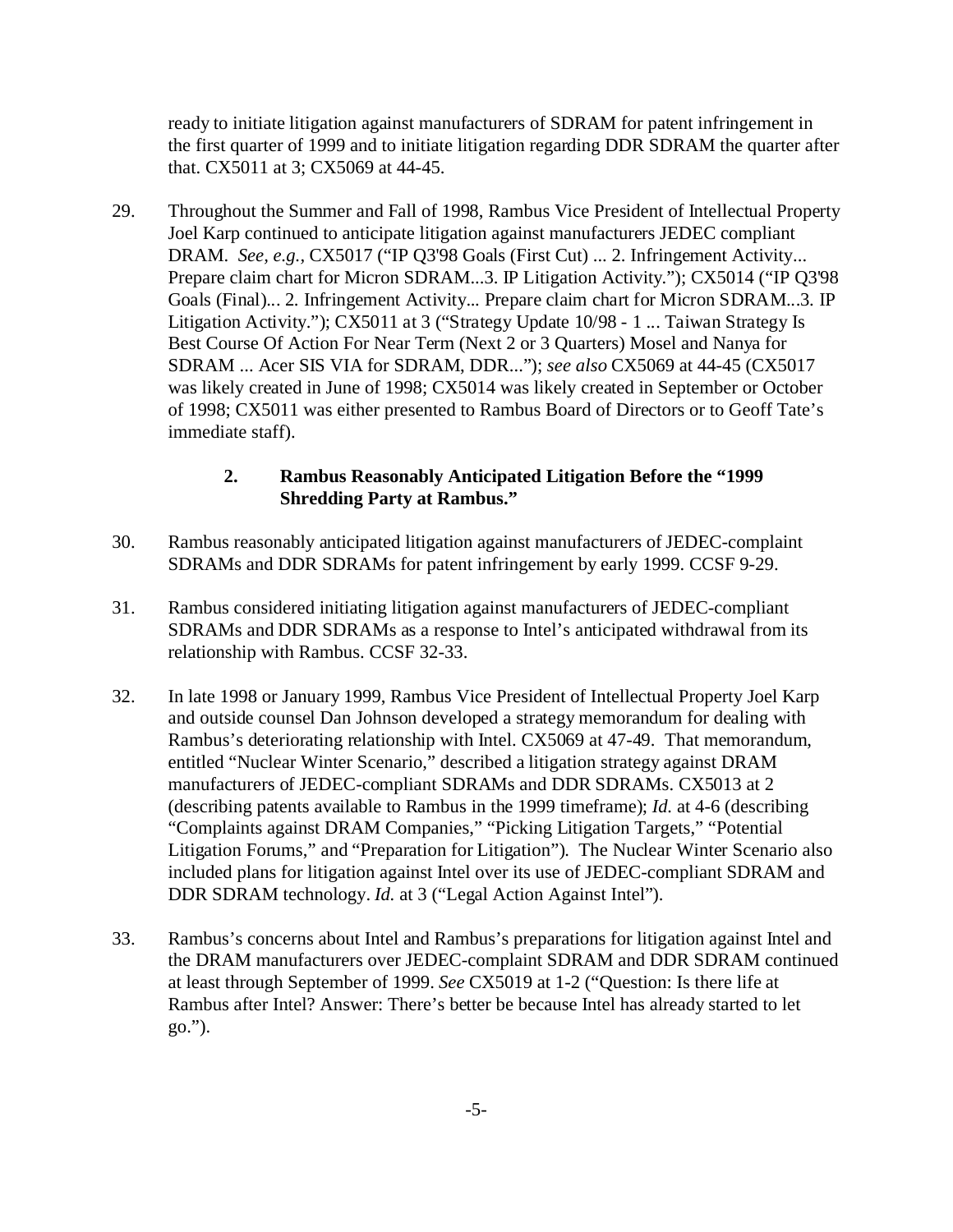- 34. In or around June of 1999, either Vice President Joel Karp or in-house IP lawyer Neil Steinberg presented mid-year 1999 "Key Results" to Rambus's executives. That presentation described Rambus's efforts to obtain SDRAM and DDR SDRAM related patents. That presentation also set as a Rambus goal the selection of a company against which to litigate during the first quarter of 2000 and the commencement of litigation against that company in the second quarter of 2000. CX5012 at 13 ("KR99.5 UPDATE FOR IP," corresponding to bates numbers R401172-173); CX5069 at 51.
- 35. Rambus continued to anticipate and prepare for litigation throughout the summer of 1999. *See, e.g.,* CX5025 ("IP Q3'99 Goals – Final 7/1/99 ... 2. Infringing Devices. A. Initiate reverse engineering of infringing devices as required for litigation prep."); CX5026 ("IP Q3'99 Goals – Final 7/1/99 ... 3. Licensing/Litigation Readiness... G. Prepare litigation strategy against 1 of the 3 manufacturers... H. Ready for litigation with 30 days notice."); CX5027-CX5029; CX5069 at 53 (describing the IP Q3'99 Goals as "various versions" of the document.)*; see also* CX5045.

### **3. Rambus Reasonably Anticipated Litigation Before its Document Shredding Session in December 2000.**

- 36. Rambus reasonably anticipated litigation against makers of JEDEC standard complaint DRAM over patent infringement by early 2000. CCSF 9-35.
- 37. In a presentation to Rambus management on September 24, 1999, Rambus Vice President Joel Karp and in-house IP lawyer Neil Steinberg described a litigation strategy designed to increase the industry's respect for Rambus's IP. CX5019 at 3-4 ("we must increase the industry's perception of our value through aggressive assertion of our IP rights.... Currently industry does not have respect for Rambus IP. We have to earn that respect by substantiating our claims that cover pioneering technology. This is the main goal and must be achieved!!").
- 38. In their September 24, 1999 presentation to Rambus management, Vice President Joel Karp and in-house IP lawyer Neil Steinberg emphasized that Rambus's IP strategy was premised on the understanding that Rambus was eventually going to have to litigate in order to enforce its DRAM patents. *Id.* at 4 ("Even if we gain some initial settlements, we will have to ultimately pursue remedies in court. Companies like Micron will fight us tooth and nail and will never settle. Best route to IP credibility is through victory over a major DRAM manufacturer.").
- 39. In the fourth quarter of 1999, either Vice President Joel Karp or in-house IP lawyer Neil Steinberg prepared a presentation for Rambus's executive staff entitled "SDRAM Targets." CX5012 at 27 (corresponding to bates numbers R401186-189); CX5069 at 51- 52. According to the presentation, Rambus was to "Prepare Infringement Case For 3 SDRAM Targets in Q4'99." CX5012 at 27 (corresponding to bates number R401186).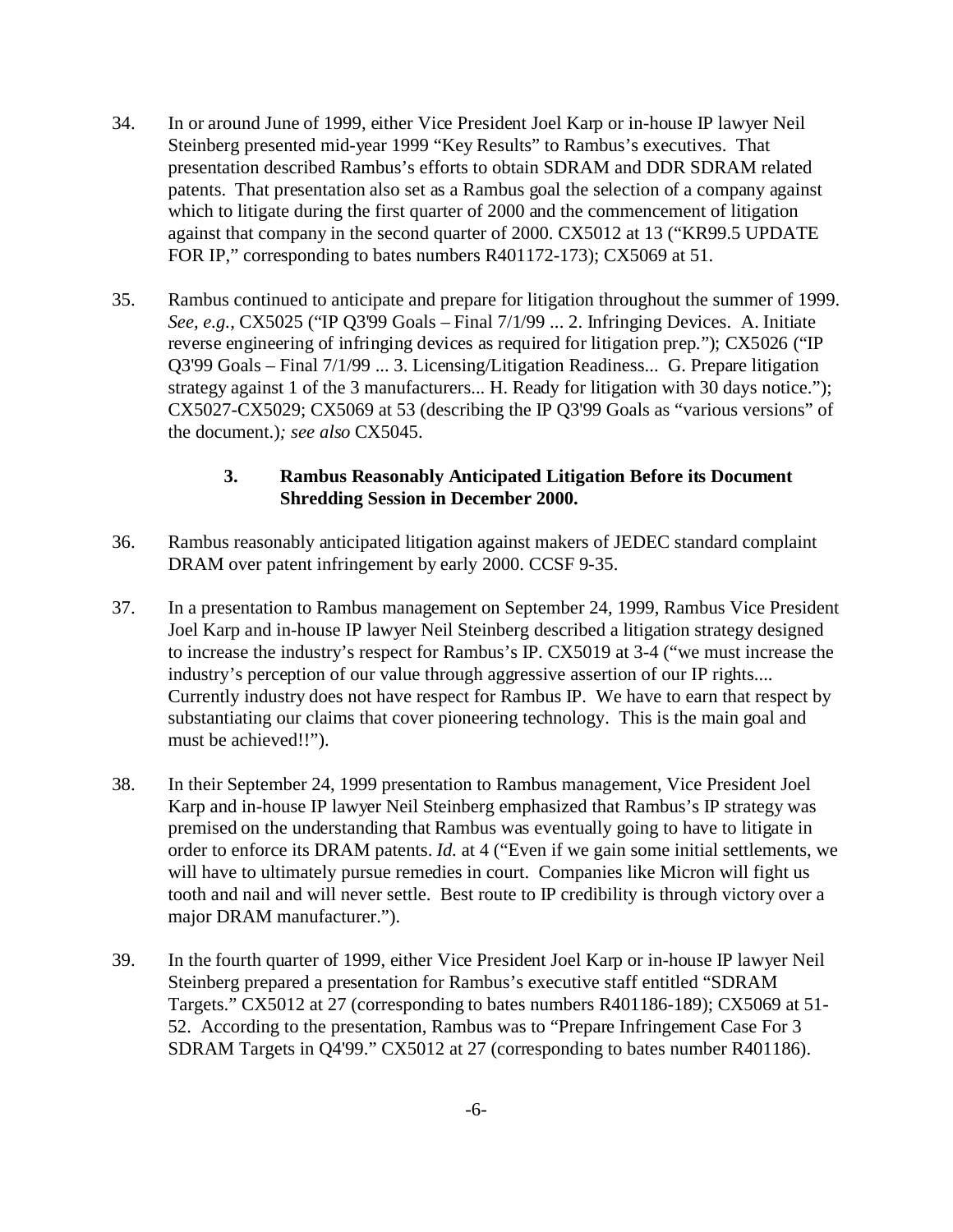The first target was to be chosen by "early Q4'99." *Id.* at 29 (corresponding to bates number R401188).

- 40. In October 1999, either Vice President Joel Karp or in-house IP lawyer Neil Steinberg made a presentation to Rambus's Board of Directors entitled "Target Selection." The presentation discussed Rambus's plans for initiating negotiations and litigation against DRAM manufacturers with respect to their manufacture of JEDEC-compliant SDRAMs and DDR SDRAMs. CX5003 at 2-6; CX5069 at 53-54. Among the factors considered for target selection was a DRAM manufacturer's "experience in battle," "litigation story," "venue flexibility," and Rambus's exposure to a counterclaim by the manufacturer. *Id.*
- 41. In the October 1999 presentation to Rambus's Board of Directors, either Vice President Joel Karp or in-house IP lawyer Neil Steinberg presented a time-line for negotiations and litigation that contemplated filing a complaint in Delaware by February 1 of 2000. *Id.* at 7-8 ("File suit in Delaware ASAP, if no closure."). In the Presentation either Mr. Karp or Mr. Steinberg suggested that the first target for Rambus's patent litigation should be Hitachi. *Id.* at 8. The presentation suggested that Rambus plan to approach Hitachi during the fourth quarter for settlement negotiations. *Id.* If no settlement was reached, Rambus planned to sue Hitachi six weeks later. *Id.*
- 42. In November 1999, Rambus had a company-wide off-site meeting at which Vice President Joel Karp discussed Rambus's "Lexington" patent enforcement initiative against SDRAMs and DDR SDRAMs. CX5002 at 4 ("Three product categories are first targets for enforcement • DDR SDRAMs • SDR SDRAMs • Processors with memory interfaces").
- 43. On January 18, 2000, Rambus initiated litigation against Hitachi in federal district court in Delaware, alleging that Hitachi's SDRAMs and DDR SDRAMs infringed Rambus patents. CCFF 1995.
- 44. Lester Vincent understood in January of 2000 that Rambus had begun suing the DRAM manufacturers over their manufacture of JEDEC-compliant SDRAM and DDR SDRAM. CX5040 ("Filed suit against Hitachi. P001 case").
- 45. On August 8, 2000, Rambus filed a patent infringement lawsuit against Infineon Technologies in federal district court in Virginia. CCFF 2016.
- 46. In August 2000, Micron sued Rambus in federal district court in Delaware seeking a declaratory judgment that its manufacture and sale of JEDEC-complaint SDRAM did not infringe Rambus's patents. CCFF 2020.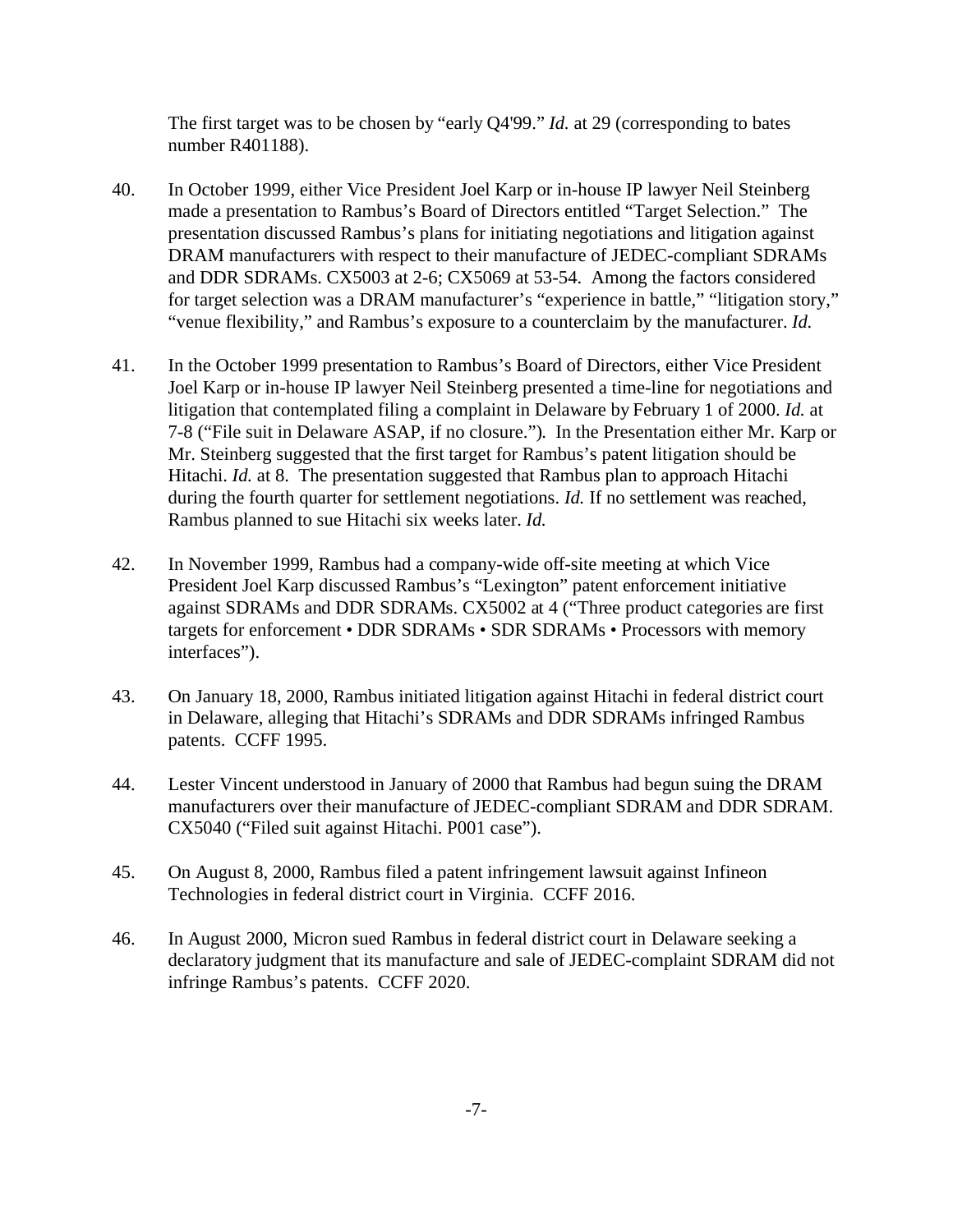47. In August 2000, Hynix sued Rambus in federal district court in California seeking a declaratory judgment that its manufacture and sale of JEDEC-complaint SDRAM did not infringe Rambus's patents. CCFF 2019.

#### **III. Rambus Intentionally Destroyed its Documents.**

- 48. ALJ Timony found that Rambus destroyed its documents intentionally. Order on Complaint Counsel's Motions for Default Judgement and for Oral Argument (2/26/2003) at 8.
- 49. Judge Payne concluded that "[i]t is beyond question that Rambus instituted a document retention policy and thereby intentionally destroyed documents." *Rambus v. Infineon,* 220 F.R.D. at 283.

### **A. Evidence available at Initial Decision.**

- 50. Rambus intentionally destroyed its hard copy documents. CCFF 1719, 1723-1727, 1731, 1734-1742, 1745-1750, 1752.
- 51. Rambus intentionally destroyed its electronic documents. CCFF 1720-1727, 1731-1732, 1734-1735, 1743, 1745, 1750-1753.

### **B. Evidence Developed since the Initial Decision.**

### **1. Rambus Intentionally Destroyed Documents on "Shred Day 1998."**

- 52. Rambus intentionally destroyed electronically stored documents as part of its 1998 "document retention" scheme, reversing its practice of using full system backups for archival purposes. CX5018 ("Effective immediately, the policy is that full system backup tapes will be saved for 3 months only. Therefore, you can no longer depend on the full system backups for archival purposes."); *see also* CX5069 at 36-37 ("Q. And there were Macintosh backup tapes that Rambus had saved for quite a while; right, from the early days? The Witness: Yes, that's – that's correct.... Q. And those Macintosh backup tapes were destroyed entirely as part of the implementation of the document retention policy; right? A. I – I didn't witness stuff being destroyed. That's my understanding is that they were being destroyed."); CX5085 at 11-12.
- 53. Rambus Vice President Joel Karp organized an "all day shredding party" on September 3, 1998. CX5023 at 1. In that "all day shredding party," Rambus intentionally destroyed 185 burlap bags and 60 boxes full of documents. CX5050 at 1; CX5047 at 27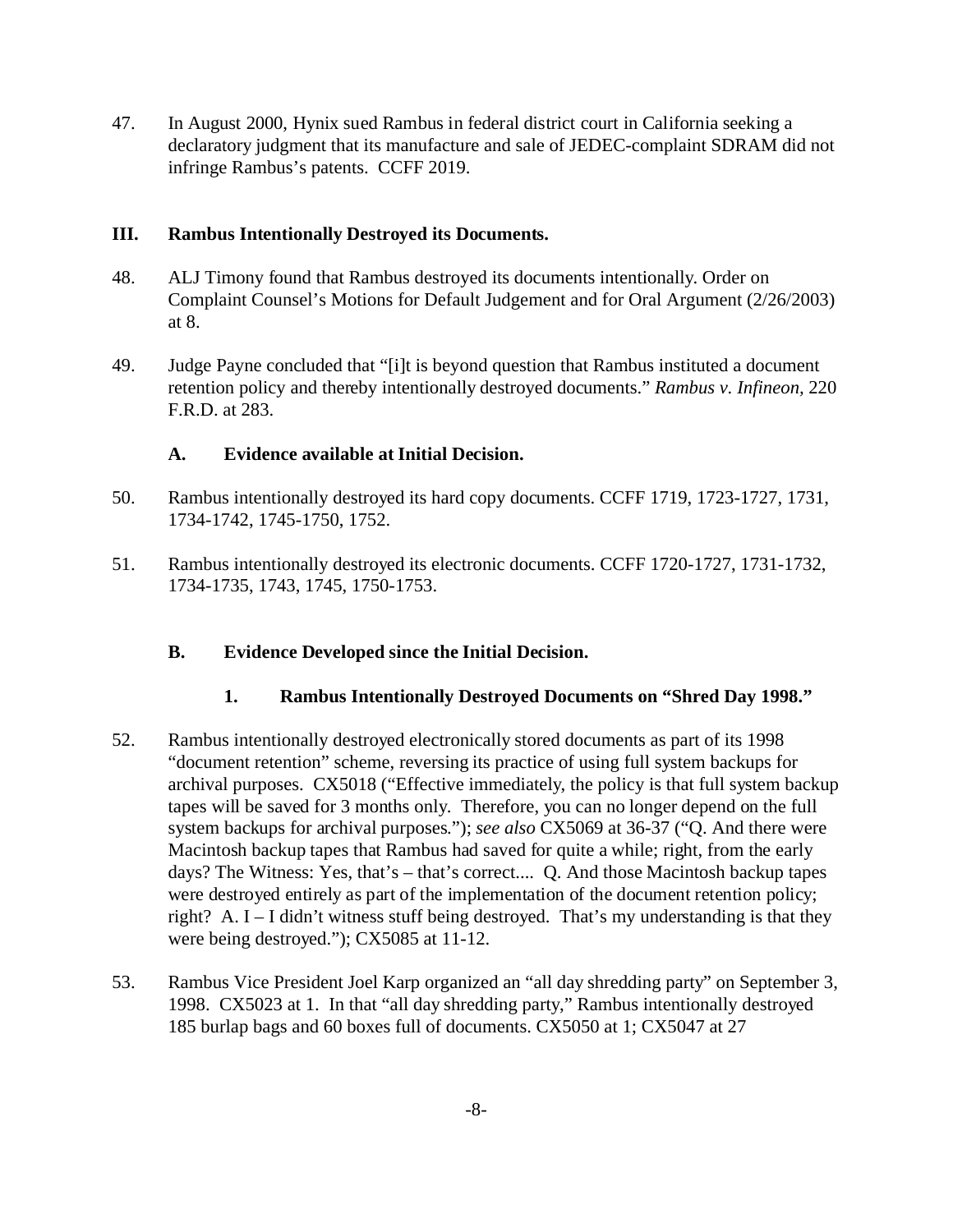(corresponding to R400812). It took ProShred Security, a professional document destruction company, 10 hours to destroy the Rambus documents. *Id.*

- 54. In preparation for Shred Day 1998, Rambus employees were informed that they had to review the documents in their possession for compliance with Rambus's document retention policy. CX1044; CX1051.
- 55. On October 14, 1998, Vice President Joel Karp, as part of a presentation, including Rambus's DDR SDRAM licensing activities, informed Rambus's Board of Directors of the "all day shredding party" as part of his "IP Update" to the Board. CX5023 at 5; CX5057 at 2 (Rambus Board minutes "Intellectual Property Mr. Karp reviewed the Company's current patent status and its strategic licensing plans."); CX5069 at 46 (Q. "This is listed on Rambus's privilege log as a Karp presentation to the board of directors. Is that accurate? A. I don't have a recall of the actual presentation, but it looks very much like the form of stuff that I would have presented to the Board.").

### **2. Rambus's Outside Counsel Was Instructed by Rambus to Destroy Documents by April 1999.**

- 56. Vice President Joel Karp intentionally instructed Rambus's outside counsel for patent prosecution, Lester Vincent, to destroy documents. CX5033 ("Meeting w/ Joel Karp... File clearance ... document retention policy: 11 of 49 issued patent files for BSTZ [Vincent's law firm Blakely Sokoloff] have been cleared another 5 are awaiting my review. Doing 2 a day. Secretary assigned full time to file clearance."); CX5069 at 49 ("I can generally recall that I had discussions – or at least a discussion with him about the policy, but I have no independent recollection of the date, other than what this document says. Q. But you did instruct them to follow it, follow the document retention policy at least as far as their files for Rambus; right? A. Right.").
- 57. Outside patent counsel Lester Vincent's "clean-up" of his firms files relating to Rambus's patenting and standard-setting activity continued throughout 1999 and into 2000, with plans to destroy more files in the summer of 2001. CX5037 at 1; *see generally* CX5056; CX5072; *see also* CX5066 ("Lester also found notes on a 1992 meeting with Crisp and Allen Roberts re: standard setting. Despite a document retention policy that [K]arp began upon joining R (the policy dictated that correspondence be shredded?), these newly found documents were not shredded and thus still exist because they were in Lester's own chron file and not Blakely's official Rambus files."); CX5035 ("The issued patent disks have been erased per the document retention policy."); *see also* CCFF 1745-1752.

### **3. Rambus Intentionally Destroyed Documents on August 26, 1999.**

58. In the Spring of 1999, as part of his "IP Q2'99 Goals," Vice President Joel Karp planed to evaluate compliance with the 1998 document retention policy. CX5024 ("3. IP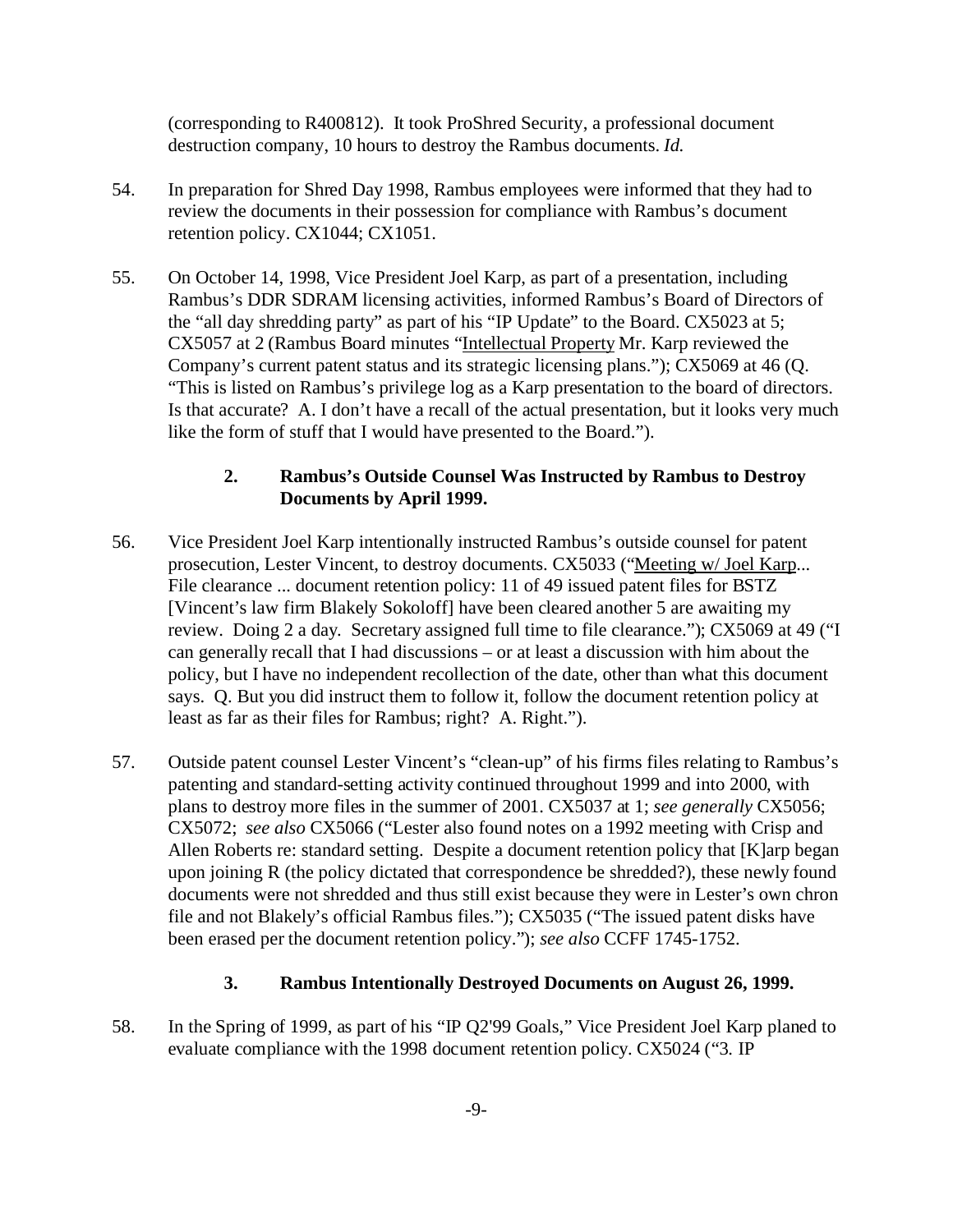Database... D. Document retention checkups."); *see also* CX5025 ("3. Licensing/Litigation Readiness ... C. Organize document retention compliance day."); CX5026 at 2 ("5. Database Maintenance . . . D. Organize document retention compliance event."); CX5028.

- 59. Part of Vice President Joel Karp's plan was to organize another "shredding party." CX5027 at 1-2 ("3. Licensing/Litigation Readiness... I. Organize 1999 shredding party at Rambus."); CX5045 at 1 ("3. Licensing/Litigation Readiness ... G. Organize 1999 shredding party at Rambus.").
- 60. Rambus's CEO Tate was aware of the 1999 document shredding day at Rambus. CX5034 ("I'm sorry I'll miss the shredder party tomorrow – besides the nice party there will be a fun announcement.").
- 61. In its 1999 shred day, Rambus intentionally destroyed approximately 150 burlap bags of documents. CX5052 at 1. The professional document destruction company took approximately four and a half hours to complete the task. *Id. See also* CX5046 ("Leave your burlap bags outside your cube before you leave tonight . . . the shredding company will start collecting bags at 9:00 am tomorrow . . .").

### **4. Rambus Intentionally Destroyed Documents in 2000.**

- 62. Mr. Vincent, Rabmus's outside patent counsel, after briefly ceasing his file cleaning when the Hitachi case was filed, began destroying documents once again as soon as the case settled in June 2000. *See* CX5036 (listing patent files cleaned up and "reviewed" by Vincent on June 23, 2000).
- 63. On July 17, 2000, Vice President Neil Steinberg instructed Rambus executives to destroy all drafts of contracts and negotiation materials. CX5020 at 2.
- 64. On December 28, 2000, Sure Shred, a professional document destruction company, destroyed 410 burlap bags of Rambus documents. CX5053; *see also* CX5020 at 1-2 (email from Steinberg to the exec distribution list quoting the document retention policy and stating that "you and your team are to destroy or systematically discard" drafts and materials used in contract negotiations.).

### **IV. Rambus Destroyed its Documents in Bad Faith, in Order to Get Rid of Documents That Might Be Harmful to it in Litigation.**

65. Judge Payne concluded that "the record in this case shows that Rambus implemented a 'document retention policy,' in part, for the purpose of getting rid of documents that might be harmful in litigation." *Rambus v. Infineon,* 155 F.Supp 2d 668, 682 (E.D.Va.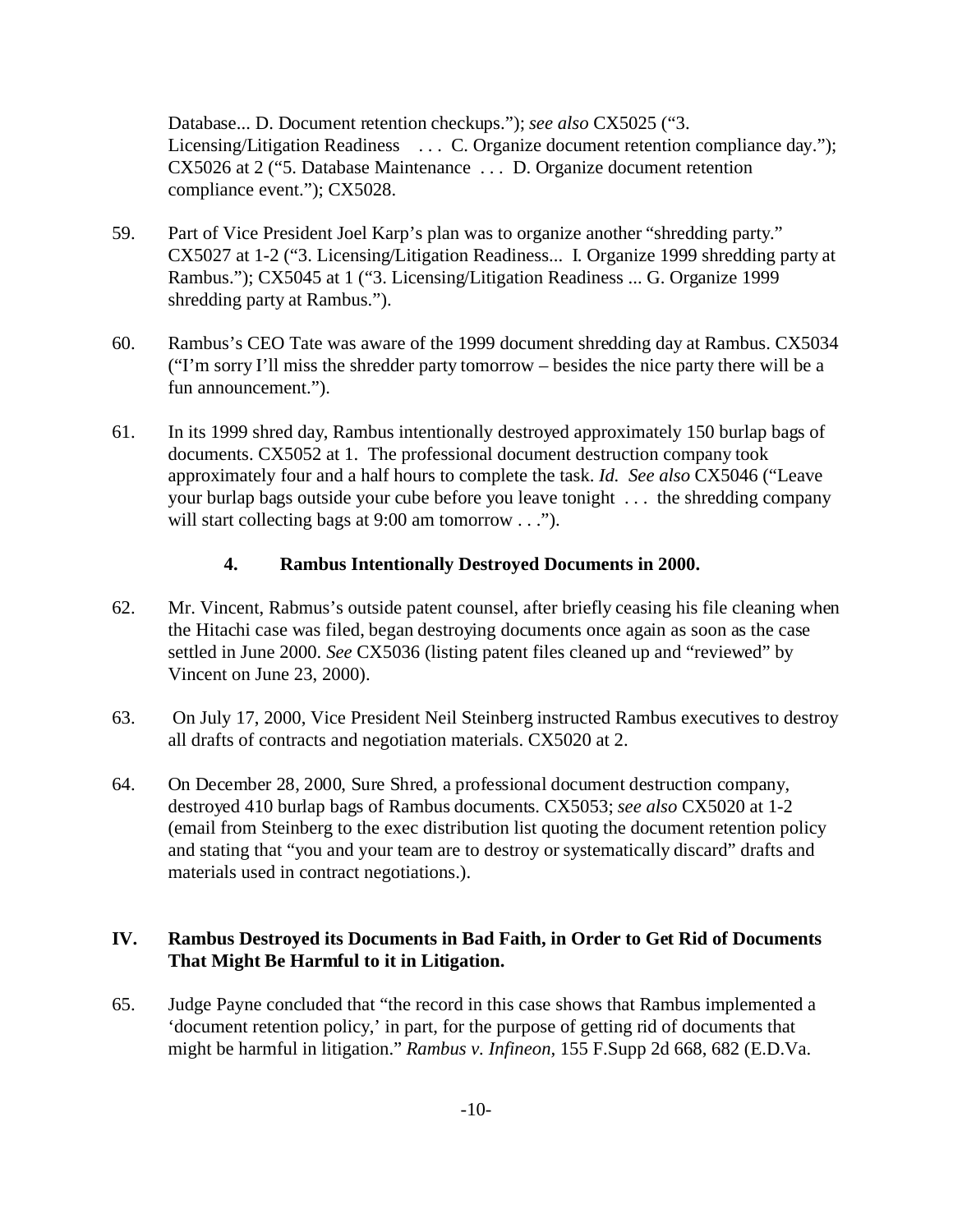2001); *see also* Order Granting Complaint Counsel's Motion for Collateral Estoppel (2/26/03) at 5 (granting full collateral estoppel effect to Judge Payne's finding of fact that "[w]hen 'Rambus instituted its document retention policy in 1998,' it did so 'in part, for the purpose of getting rid of documents that might be harmful in litigation.'").

- 66. Judge Payne also concluded that the record as of May 2004 "shows that, from early 1998 through 2000, Rambus had in effect a document retention program that was conceived and implemented as an integral part of its licensing and litigation strategy." *Rambus v. Infineon Technologies,* 222 F.R.D. 280, 298 (E.D.VA 2004).
- 67. ALJ Timony instituted a rebuttable adverse presumption that "Rambus knew that its failure to disclose the existence of [its] patents to other JEDEC participants could serve to equitably estop Rambus from enforcing its patents as to other JEDEC participants." Order on Complaint Counsel's Motions for Default Judgement and for Oral Argument  $(2/26/2003)$  at 9.
- 68. ALJ Timony instituted a rebuttable adverse presumption that "Rambus provided inadequate guidance to its employees as to what documents should be retained and which documents could be purged as part of its corporate document retention program." *Id.*
- 69. ALJ Timony instituted a rebuttable adverse presumption that "Rambus's corporate document retention program specifically failed to direct its employees to retain documents that could be relevant to any foreseeable litigation." *Id*.
- 70. ALJ Timony instituted a rebuttable adverse presumption that "Rambus's corporate document retention program specifically failed to require employees to create and maintain a log of the documents purged pursuant to the program." *Id.*
- 71. ALJ Timony found that the evidence available as of February 26, 2003 did not indicate that Rambus's document retention program was a sham. *Id.*
- 72. ALJ McGuire found that the evidence available as of April 15, 2003, was insufficient to show that Rambus "specifically intended to destroy documents in an effort to assist in its defense strategies." Order Denying Complaint Counsel's Motion for Additional Adverse Inferences and Other Appropriate Relief (April 15, 2003) at 5, n.2.

# **A. Evidence Available at Initial Decision.**

- 73. Rambus developed its document retention program in bad faith. CCFF 1718, 1720-1722, 1726, 1732-1733, 1756-1757.
- 74. Rambus executed its document retention program in bad faith. CCFF 1728-1730, 1737- 1742, 1745-1752, 1756-1757.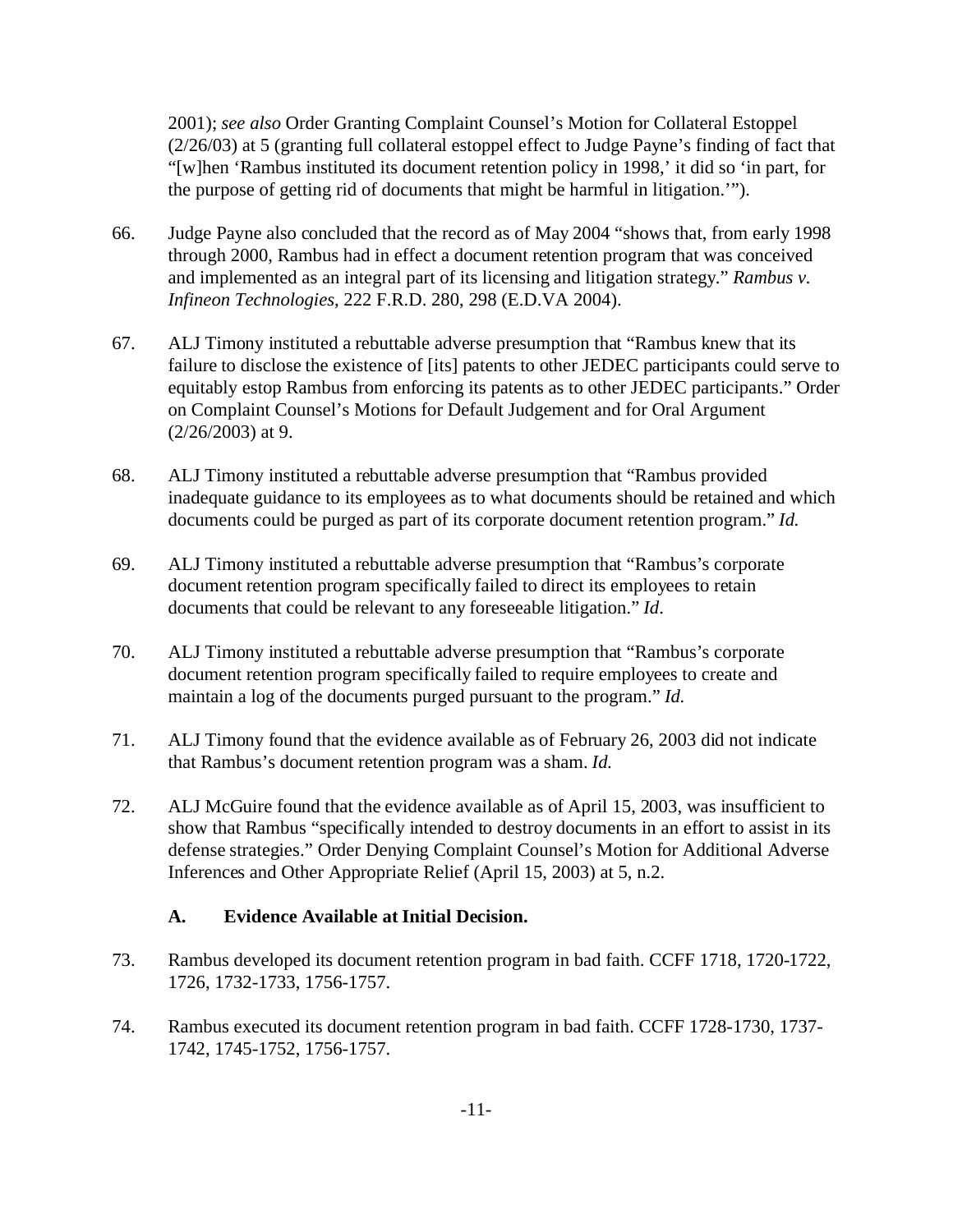### **B. Evidence Developed since the Initial Decision.**

- 75. Rambus developed its document retention policy in anticipation of litigation over whether JEDEC-compliant DRAM infringed its patents but while the document retention policy instructed Rambus employees to maintain documents that would be helpful to it in that litigation, the document retention policy failed to instruct employees to maintain documents relevant to its attendance and conduct at JEDEC. CCSF 76-109.
- 76. In October 1997, Joel Karp joined Rambus as Vice President of Intellectual Property in order to assist Rambus in obtaining patents that cover JEDEC compliant DRAM and to enforce those patents against the industry. CCFF 1701-1706.
- 77. Prior to joining Rambus, Vice President Karp had participated in a litigation between Samsung and Texas Instruments in which Samsung, his employer at the time, asserted an equitable estoppel defense to a patent infringement suit by TI relating to a JEDEC standard. Karp submitted a declaration in support of Samsung's position. CX2957 at 2 ("It is contrary to industry practice and understanding for an intellectual property owner to remain silent during the standard setting process - and then after a standard has been adopted and implemented - later attempt to assert that its intellectual property covers the standard and allows it to exclude others from practicing the standard.").
- 78. When Karp arrived at Rambus as Vice President of Intellectual Property, the possibility that Rambus's conduct at JEDEC could lead to collateral estoppel being a defense to Rambus's assertion of its patents against the DRAM industry was already familiar to Rambus employees such as JEDEC representative Crisp, in-house counsel Diepenbrock and Rambus's outside patent counsel Vincent. CCFF 422, 821, 849-85, 889, 891, 956- 957.
- 79. In late 1997 or early 1998 Vice President Karp contacted Diane Savage, a partner at Rambus's law firm Cooley Godward, and told her that he was looking for someone to provide him with "litigation assistance." CX5068 at 1-2; *see also* CX5008 at 1 (Cooley Godward bill for services rendered through 2/28/98 indicates a meeting between Karp and Peter Leal, another Cooley lawyer, on January 15, 1998). Karp never described to Savage the nature of the litigation Rambus was preparing for. CX5068 at 2.
- 80. Ms. Savage introduced Vice President Karp to Dan Johnson, a litigation partner at the Cooley firm, and set up a meeting between Karp and Johnson. CX5068 at 2.
- 81. At some point Vice President Karp also contacted Ms. Savage of the Cooley firm and requested information regarding document retention policies, because "Rambus was considering adopting a document retention policy." *Id.*Savage notified Karp that Cooley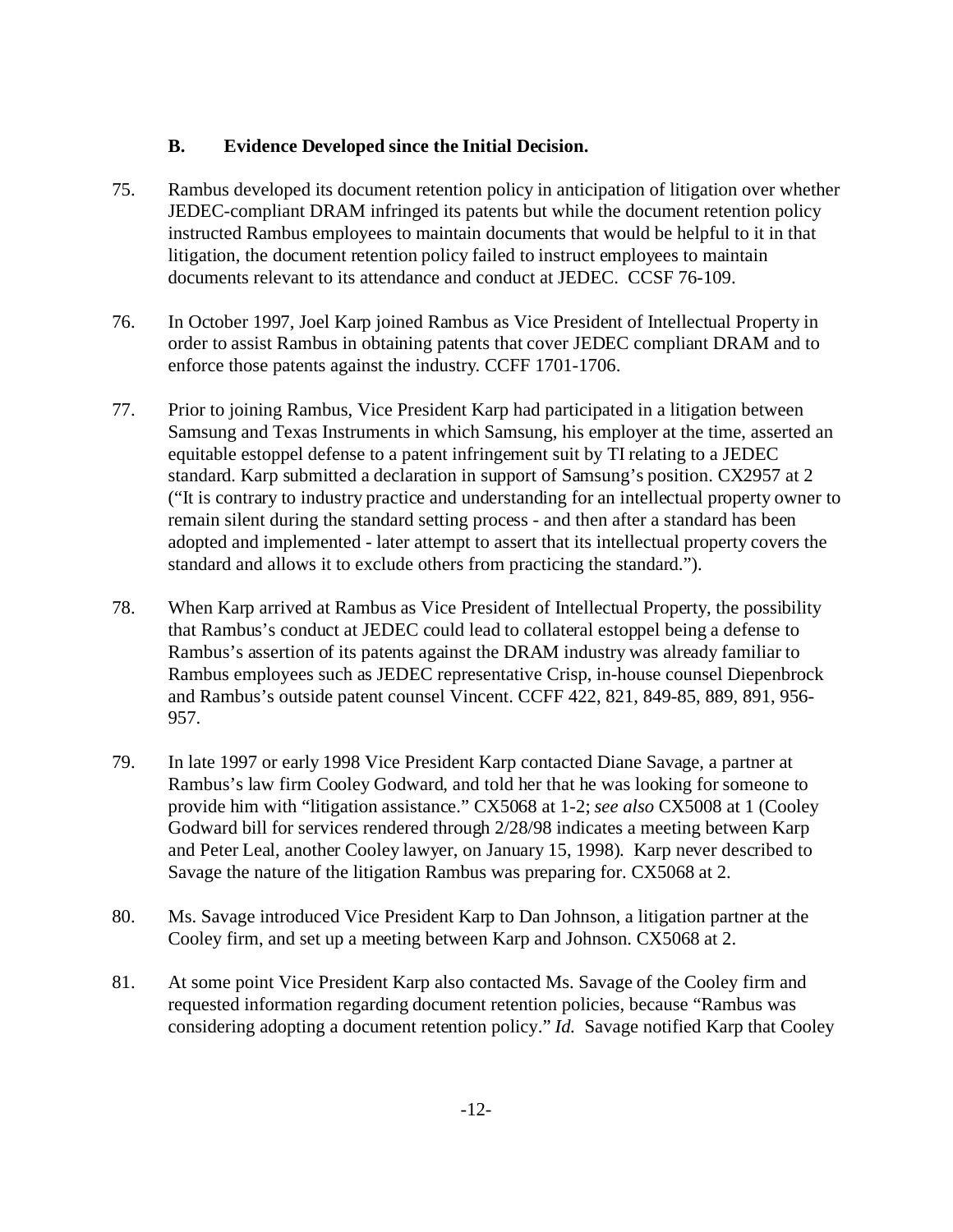had a "template agreement" that he could use as a "starting place for his consideration." *Id.* at 2-3.

- 82. By March 19, 1998, outside counsel Savage forwarded a "Document Retention Policy Guidance" to Vice President Karp. CX5004. By its own terms, the document was not intended to be Rambus's own customized document retention policy, but instead was "intended for information purposes only." *Id.* ("The Company should be advised, however, that a comprehensive document retention policy must be customized to conform to the Company's business practice and needs. This memorandum is not intended to address the Company's business in particular, but is intended for information purposes only. The Company should review this memorandum with management as part of the process of designing a customized document retention policy...").
- 83. In particular, the document that outside counsel Savage sent Vice President Karp explicitly did not address litigation-oriented issues. *Id.* ("If you have specific litigationoriented issues please feel free to contact David Lisi of our office..., as he is the litigator who is the principal author of the guidelines set forth herein."); CX5068 ("... I said this is a form memo, essentially, and he would have to design a customized document retention policy that met your needs, and if you have specific litigation oriented issues, the right person to contact is David Lisi.").
- 84. On February 12, 1998, Vice President Karp met with outside counsel Johnson and other Cooley Godward attorneys. CX5007; CX5008 at 1. In that meeting, Johnson advised Karp that Rambus needed a document retention policy. RX-2523 at 1; CX5007. However, it is unclear from the record whether Johnson first suggested the idea of Rambus adopting such a policy or whether Ms. Savage had spoken to Rambus about it first. RX-2523 at 15-16 ("Q. And do you know who first suggested the idea to Rambus of adopting the document retention policy? A. Well, I know that I clearly talked with them about it in the first meetings.... Now I can't remember if Diane talked to them about it and mentioned it to me, or if I brought it up on my own volition. I just don't remember.").
- 85. Outside counsel Johnson was never made aware of Rambus's attendance at JEDEC or of any possible issues that might arise in the planned litigation relating to Rambus's conduct at JEDEC. RX-2523 at 4-5 ("When I read in the newspaper about the JEDEC issue, I was flabbergasted. It honestly, not only it never came up when I was involved in any input with the client, but when I read about it, I was scratching my head because I couldn't figure out what the issue was... But to answer your question unequivocally, let me make sure I make it clear, I never had a conversation with anybody at Rambus about anything related to JEDEC, ever.").
- 86. Neither Vice President Karp nor in-house patent counsel Steinberg ever mentioned to Johnson that they had used JEDEC-related defenses to defend a patent lawsuit while they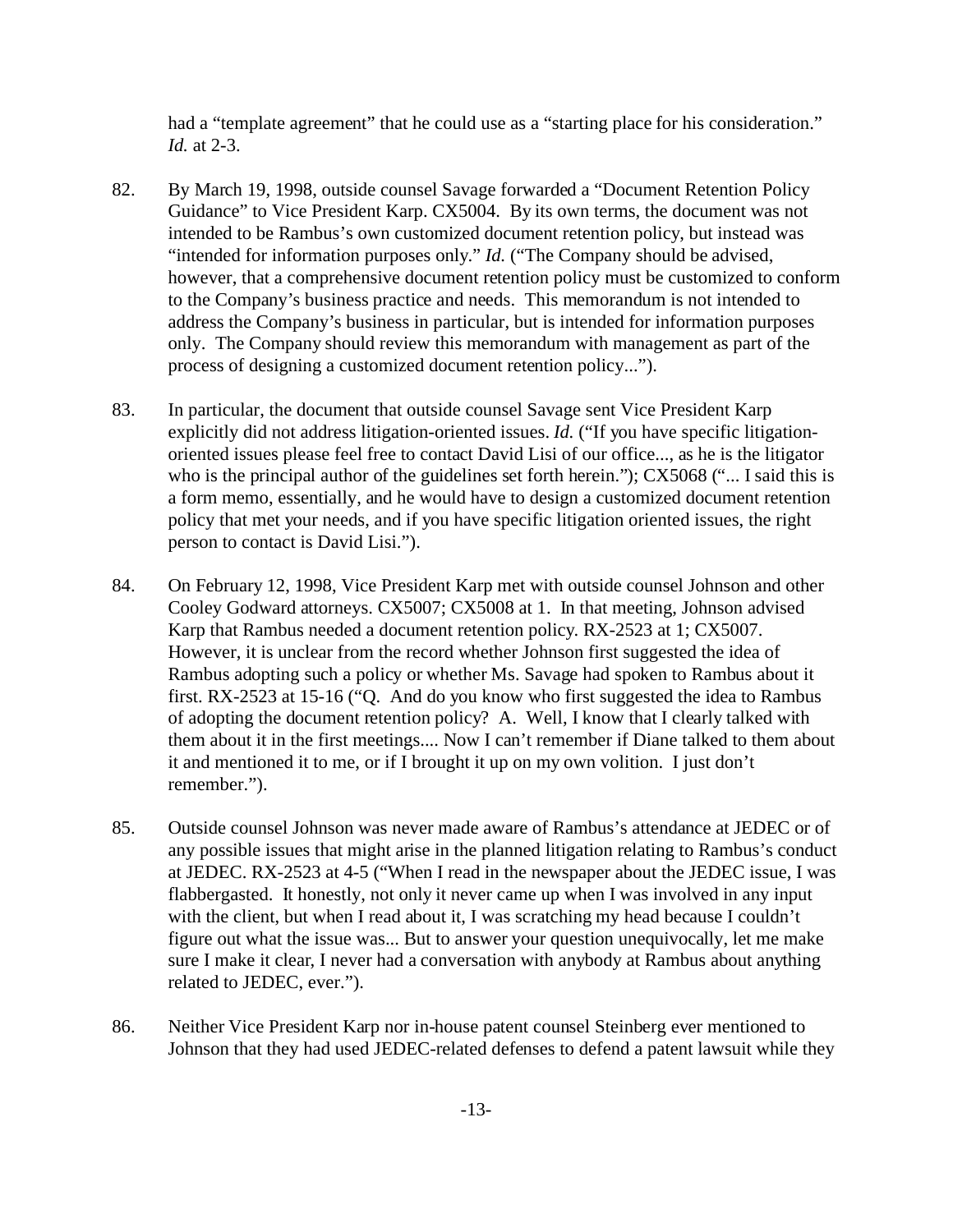were at Samsung. *Id.* at 5. The first time that outside counsel Johnson heard that both had used JEDEC-related defenses to patent infringement allegations while they were at Samsung was at the deposition for the unclean hands hearing in the Infineon case. *Id.* 

- 87. Despite the fact that the memorandum sent by outside counsel Savage to Vice President Karp was a generic document retention program that did not take into account any litigation-related issues that Rambus might have, Karp drafted Rambus's document retention policy "pretty much word-for-word from" that memorandum. CX5069 at 21; *see generally,* RX-2553 at 2-4.
- 88. That document retention policy was emailed to Rambus managers and employees on July 22, 1998. CCFF 1723. As late as August of 2001, all new employees of Rambus received a copy of the document retention policy. CX5085 at 7.
- 89. Also on July 22, 1998, Vice President Karp organized a meeting between himself, outside counsel Johnson and Rambus's managers to allow Johnson to make a presentation regarding document retention at Rambus. CX5069 at 27-29. At the meeting, Johnson made the main presentation and Karp said little. RX-2523 at 11.
- 90. Outside counsel Johnson, in his presentation, made clear that a document retention policy could not be adopted in bad faith. CX5010 at 3 (corresponding to R401138) ("A formal document retention policy will likely shield a company from any negative inferences or defaults due to destruction of documents, unless the policy was instituted in bad faith or exercised in order to limit damaging evidence available to potential plaintiffs."); *see also id*. at 11 (corresponding to R401146) ("A negative inference does not arise where the destruction was a matter of routine with no fraudulent intent. But, it the party knew or should have known that the documents would become material at some point in the future, such documents should be preserved.").
- 91. In particular, outside counsel Johnson made it clear that Rambus could not start a program that was intended to destroy documents that might be relevant to anticipated litigation. RX-2523 at 10 ("Made it clear that they couldn't start a program if they were anticipating filing some lawsuit and they needed – they could not be engaged in conduct which in my view was unacceptable, which is, okay, you guys are going to go out and willy nilly destroy documents to clean your files. In fact, this is just the opposite of that."); *id.* at 17 ("you cannot put in place a document retention program if you're doing so in bad faith. If you're trying to get rid of documents to keep someone from getting them, that doesn't work. You're going to be liable. You've got to have a document retention policy that you believe in for all the right reasons, and you want to make sure they know if they're playing a game, they're in trouble.").
- 92. At no time in his presentation did outside counsel Johnson advise that a document retention program can allow a firm to destroy documents that might be relevant to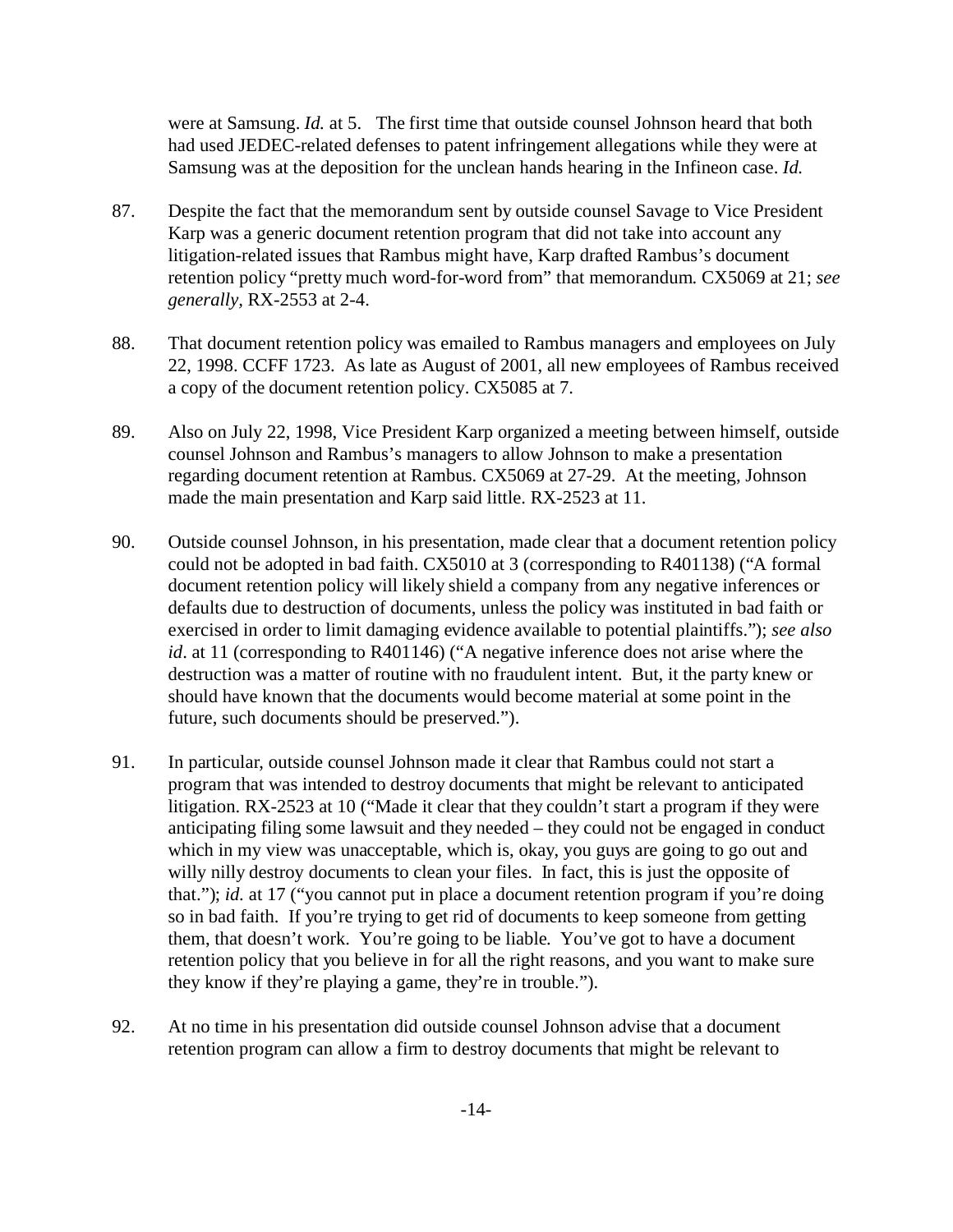reasonably anticipated litigation before the litigation has commenced. *Id.* at 17-18 ("The reason is with a document retention program, what should happen is you've got a lot of extraneous material that you generate throughout the course of your business, that you don't want to end up having to search for constantly. If you've got a transaction or some issues that you are aware of that are going to lead to litigation, then you keep it.").

- 93. After the presentation by outside counsel Johnson to Rambus's managers, Vice President Karp implemented the policy by scheduling meetings throughout the company to describe Rambus's new document retention policy. CX5069 at 33-34. In those meetings, Karp, without Johnson or any other Cooley Godward attorney, presented relevant portions of a presentation he generated from Rambus's document retention policy – RX-2505 (already admitted as CX-1264); CX5069 at 34. [The presentation was identified in the Karp deposition as Defendant's Trial Exhibit Number 4134, but was admitted at the unclean hands hearing as DXT-4024. *See* DX0504 at 2.]
- 94. Rambus's outside law firm Cooley Godward was never involved in the implementation of the document retention program. CX5076 at 10, 18.
- 95. After leaving Cooley Godward, outside counsel Johnson went to the law firm Fenwick and West. RX-2523 at 15. Fenwick and West's only role in the implementation of Rambus's document retention program was to send a legal assistant over to Rambus to help Rambus organize its patent files. *Id.* at 19 ("The only activity we – we – as best I can recall, we did the following: one they asked us to send a legal assistant over to help them get organized. We did that. Two, we told them they should put their most critical documents on – in some kind of a database so that they'd be able to access it, ... and ... they wouldn't lose it.").
- 96. Rambus declined outside counsel Johnson's offer to help implement the document retention program. *Id.* (*"*We offered to bring over our people to help them go through and execute on their document retention policy. They declined that. That's it.").
- 97. In Vice President Karp's quarterly IP goals lists, organizing shred days was often one of the tasks described as part of Rambus's "Licensing/Litigation Readiness" program. *See, e.g.,* CX5027 at 1-2; CX5045.
- 98. The concepts of document destruction and document retention appear to have been synonymous to Vice President Karp. *Compare* CX5027 (IP Q3'99 Goals – Final 7/1/99 describing the need for a "1999 shredding party at Rambus" but not describing a "document retention compliance event.") *with* CX5028 (IP Q3'99 Goals – Final 7/1/99 describing the need for a "document retention compliance event" but no mention of a "1999 shredding party at Rambus") *and* CX5029 (same). *See also* CX5045 (IP Q3'99 Goals – First Cut 6/27/99 where organizing a "1999 shredding party at Rambus" is an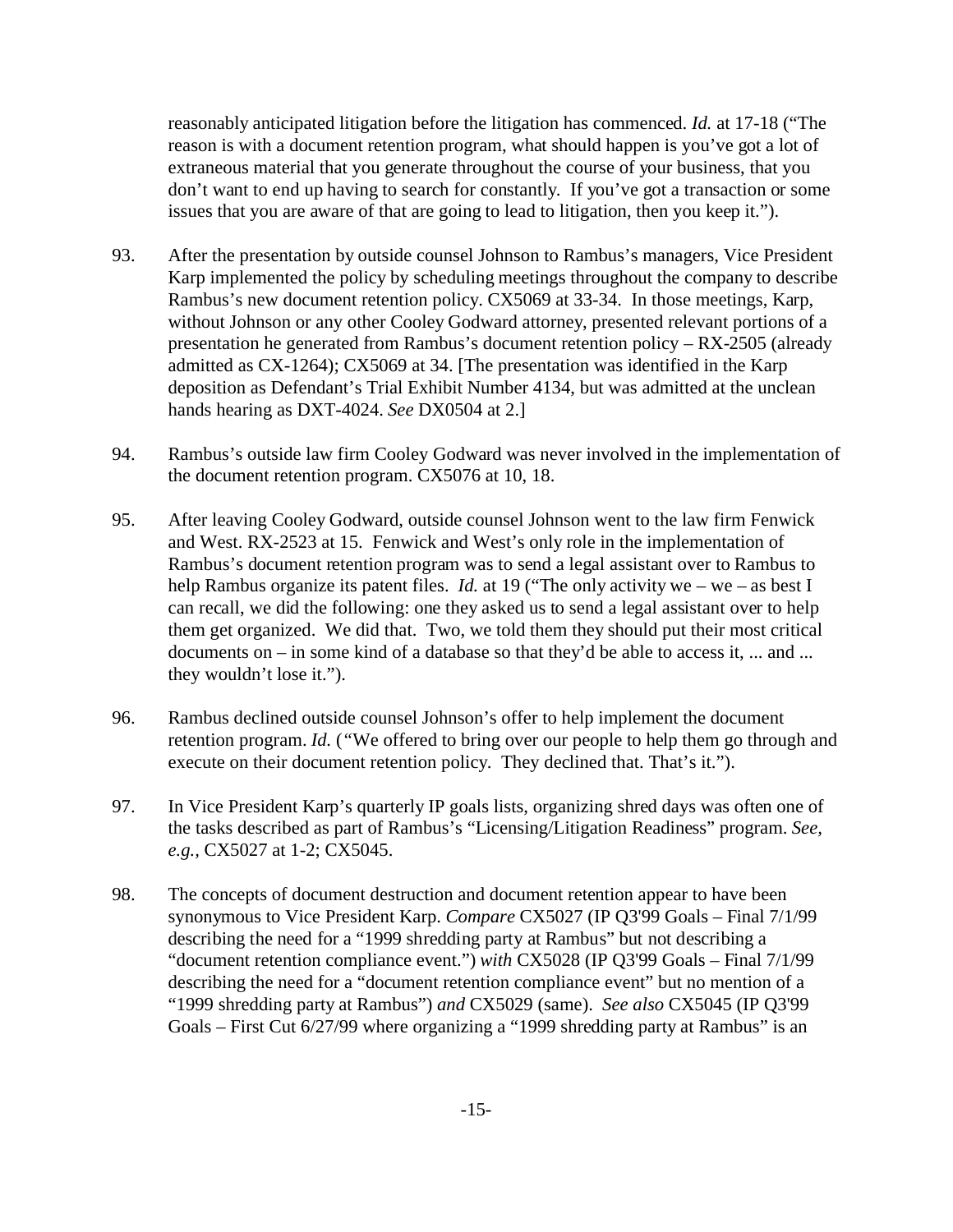item under licensing/litigation readiness and where there is no other mention of "document retention.").

- 99. Rambus's document retention program in conjunction with its "shred days," "all day shred parties," and "house cleanings" ensured that documents favorable to Rambus's upcoming litigation was maintained but that documents unfavorable to that litigation was destroyed. CCSF 100-107.
- 100. Both the document retention policy itself and the presentation that Vice President Karp gave to Rambus employees describing the document retention program required that information relating to patent disclosures and proof of invention dates be kept permanently. RX-2505 at 4.
- 101. Both the document retention policy itself and the presentation that Vice President Karp gave to Rambus employees describing the document retention program required that documents containing trade secret information be kept for the life of the trade secret. *Id.* at 3.
- 102. Both the document retention policy itself and the presentation that Vice President Karp gave to Rambus employees describing the document retention program required that final execution copies of all contracts should be kept indefinitely. *Id.* at 8.
- 103. Neither the document retention policy itself nor the presentation that Vice President Karp gave to Rambus employees describing the document retention program required that Rambus employees maintain documents that might be relevant to Rambus's conduct at JEDEC or that might otherwise help an alleged infringer establish equitable estoppel. CCFF 1728-1730. *See generally,* RX-2503, RX-2505.
- 104. Joel Karp gave a presentation to Rambus employees about the document retention policy that stated that email is "discoverable in litigation or pursuant to a subpoena" and that Rambus employees should throw email away. RX-2505 at 1. But that presentation fails to warn Rambus employees that they should not destroy documents relevant to anticipated litigation. *Id.*
- 105. Anthony Diepenbrock, Rambus's in-house counsel involved in prosecuting patents relating to the JEDEC standard (CCFF 1056 et seq.), was never told to retain documents that might be relevant to the litigations that Rambus was planning against the DRAM manufacturers over infringement of JEDEC-related patents. CX5080 at 20 (corresponding to transcript page 655).
- 106. As in the 1998 shred days, in the 1999 shred day, Rambus employees were referred to the Rambus document retention policy to understand what types of documents they should keep. CX5071 at 11 ("... the instructions were to, you know, make sure that people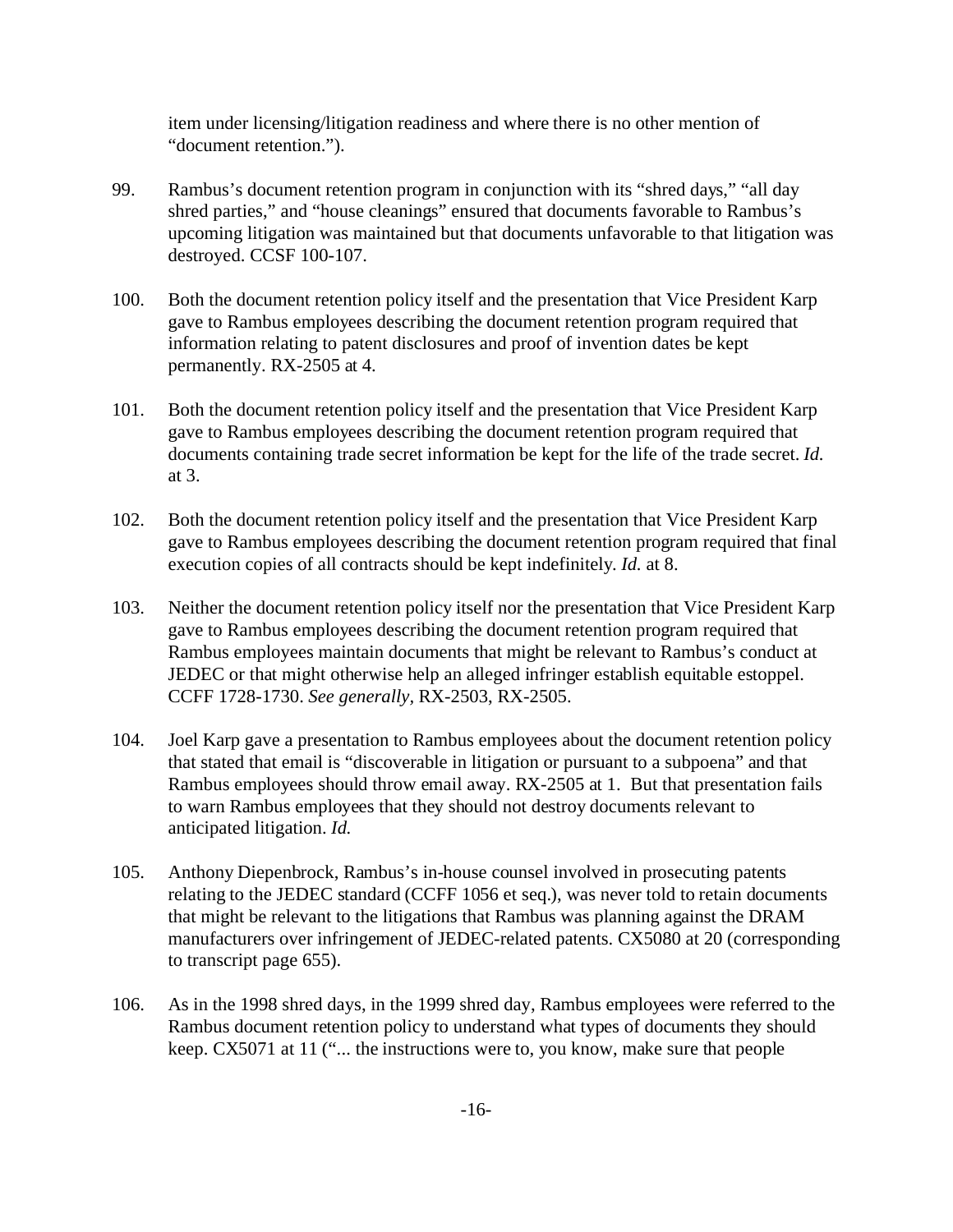referred to the document retention policy to look for which documents they needed to keep.").

- 107. As late as the December 2000, document destruction, Rambus employees were told to refer to the document retention policy to understand what to keep and were not told to maintain documents relevant to any pending litigation. CX5071 at 14; *see also* CX5079 at 7 (corresponding to transcript pages 406-407) (Rambus's Director of Litigation, who was also Rambus's 30(b)(6) witness on document destruction, was unaware of any instructions to maintain documents other than the document retention policy written by Vice President Karp.).
- 108. In January 2001, in-house patent counsel Steinberg notified Rambus executives that the 1992 Rambus Business Plan had been made public by the Judge in Rambus's case against Hynix and drew the lesson that Rambus's "document retention policy" needed to be changed, or at least executed more effectively. CX5031 ("Once we get through our legal wrangling, I would like to implement the new document retention policy. As I have stated in the past, this new policy is similar to the previous policy – however, this time the IP group will attempt to execute the policy more effectively.").
- 109. Vice President Karp testified he has "no idea" how to figure out what documents were destroyed in shred day 1998 and shred day 1999 other than to interview every employee in the company and ask them wheat they remember destroying. CX5069 at 55 ("[O]ther than interviewing every employee in the company and asking for each one what – what – if they remember what they destroyed, that would be the only way. I can't think of any other way.").

# **V. Rambus Destroyed Evidence That Was Relevant and Adverse to its Interests in this Case.**

- 110. The term "relevant" in the context of evidence destruction means that the party seeking sanctions "must adduce sufficient evidence from which a reasonable trier of fact could infer that 'the destroyed [or unavailable] evidence would have been of the nature alleged by the party affected by its destruction.'" *Residential Funding Corp. v. DeGeorge Fin. Corp.,* 306 F.3d 99, 108 (2d Cir. 2002), *quoting Kronish v. United States,* 150 F.3d 112, 127 (2d Cir. 1998). When voluminous files have been destroyed, "the prejudiced party may be permitted an inference in his favor as long as he has produced some evidence suggesting that a document or documents relevant to substantiating his claim would have been among the destroyed files." *Kronish,* 150 F.3d at 128.
- 111. The party seeking sanctions can also show relevance by demonstrating that the destruction was done in bad faith. *Residential Finding,* 306 F.3d at 108 ("Where a party destroys evidence in bad faith, that bad faith alone is sufficient circumstantial evidence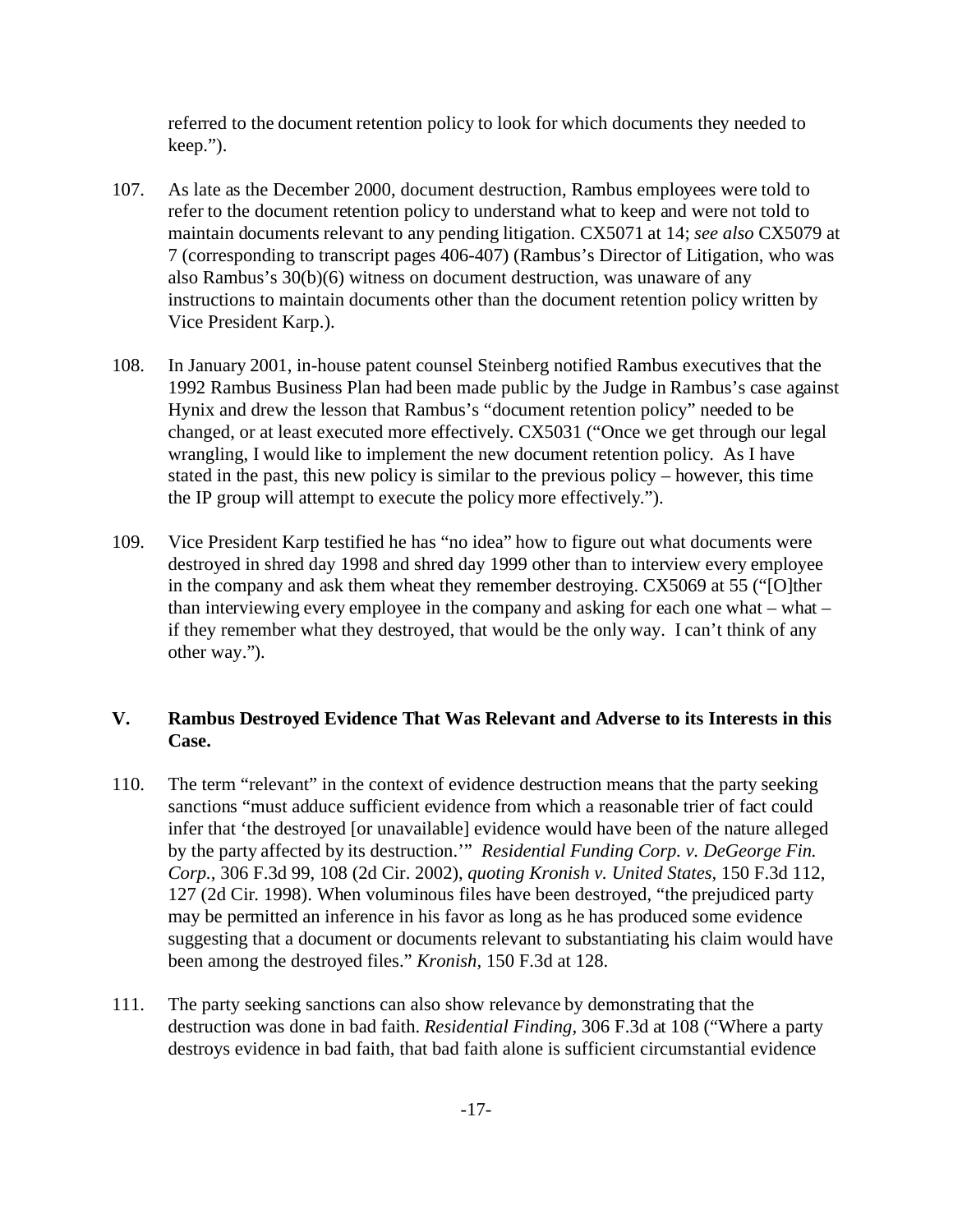from which a reasonable fact finder could conclude that the missing evidence was unfavorable to that party.").

# **A. Evidence Available at Initial Decision.**

- 112. Rambus destroyed documents that might be discoverable in litigation. CCFF 1732-1733, 1754.
- 113. Rambus employees that destroyed documents were critically involved in Rambus's JEDEC-related IP litigation plans. CCFF 1737-1750, 1752-1754.
- 114. Rambus JEDEC representative Richard Crisp destroyed "anything he had on paper" in his office. CCFF 1738.
- 115. Many of Richard Crisp's JEDEC-related emails were purged from Rambus's business files, computers and active server files. CX5078 (Gonzales testimony (2/22/05) at 14 (page 124:9-13: "Q. Now did you find in your discovery collections at Rambus copies of those JEDEC e-mails from Richard Crisp mailbox in anyone else's files throughout the company? A. No, we did not."); *see also* CCSF 118-123. Although some of Mr. Crisp's individual JEDEC-related e-mails were discovered accidently two-and-a-half years later in an unused and forgotten server file, the only organized (although incomplete) set of Crisp's JEDEC-related e-mails that was located and produced at the time of Rambus's litigation-related search for responsive documents was not found anywhere at Rambus. Rather, it was found on an old, unused hard drive in Mr. Crisp's attic, which Mr. Crisp subsequently discarded. CX5075 (Crisp Deposition (2/21/05)) at 3 (page 297:2-9: "Q. Where was that computer located? Within your home? A. Right. It was at my home somewhere. Q. Was it in your attic? A. That sounds vaguely familiar. I just don't remember."); *id*. at 4 (page 299:1-6: "it would be more accurately described as just a disk drive that had been in an old pc."); *id*. at 5 (page 302:22-303:5: "Q. The hard drive that you found in your attic with JEDEC e-mails on it, where is it located physically today? A. I have no idea. Q. What did you do with it? A. Again, it was probably thrown away when I moved. It was a very old hard drive that was not even in use at the time with very low capacity. So I just don't think I have it anymore.").
- 116. Rambus in-house counsel Anthony Diepenbrock, Rambus's in-house attorney responsible for patent prosecution relating to the JEDEC standard, destroyed his documents. CCFF 1737.
- 117. Rambus's outside counsel Lester Vincent, who was responsible for prosecuting its JEDEC-related patents and who also counseled Rambus regarding its obligations relating to JEDEC and other standard-setting organizations destroyed his Rambus-related documents. CCSF 56-57, 128-133.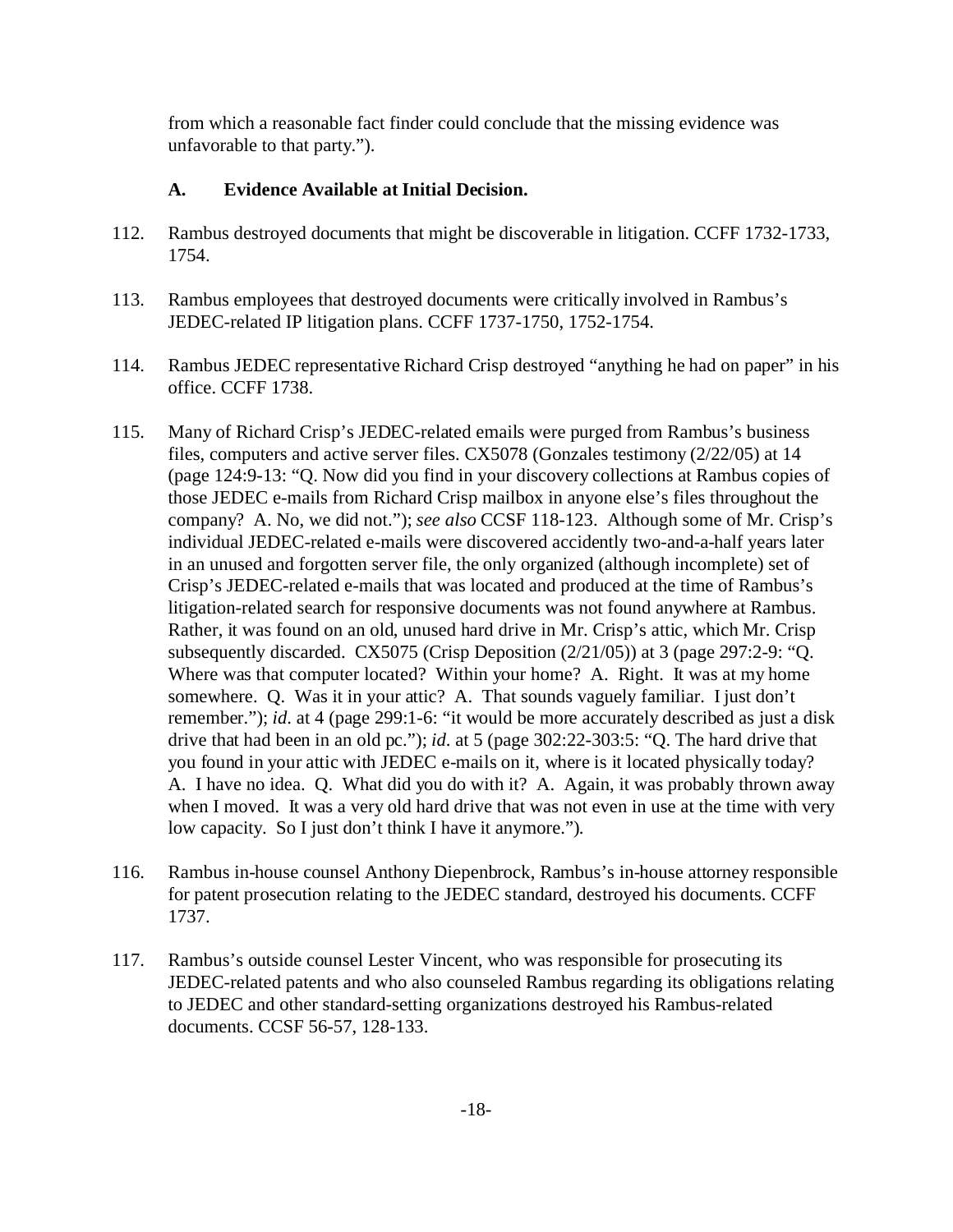# **B. Evidence Developed since the Initial Decision.**

# **1. General Absence of Historical Documents.**

- 118. Rambus's attorneys attempting to comply with document requests in a JEDEC DRAMrelated litigation against Hitachi in 2001 found a general lack of historical documents in the Rambus files. CX5078 at 13 (Corresponding to transcript page 120) ("Q. And how would you categorize the types of documents that you were looking for that you couldn't find? A. It would be difficult to characterize them to any specific grouping. It was more historical documents prior to a certain date, were – either didn't exist or seemed to be incomplete.").
- 119. Rambus's attorneys found that the document retention policy caused the loss of the historical documents. *Id.* at 14 (Corresponding to transcript pages 122) ("In looking for documents that would be responsive to the Hitachi document requests, there were requests for some historical documents that the company simply did not have because of this document retention policy that had been adopted in '98 and which had resulted in the destruction of certain documents.").
- 120. Among the documents that Rambus's attorneys found missing were JEDEC-related documents. *Id.* at 20 (Corresponding to transcript page 146).

# **2. Destruction of Documents of Rambus's JEDEC Representatives and Executives.**

- 121. Nearly all of the JEDEC-related hard copy documents of Rambus's primary JEDEC representative Richard Crisp were destroyed as a result of Rambus's document destruction. CX5059 at 4 ( "What other docs did [JEDEC] send to RC?... comms by email... what about ballots?... he kept some... after Joel joined the company all docs were then destroyed. ... 10/97 doc retention/destruction policy").
- 122. CX0711, a collection of Crisp's JEDEC-related emails, was found on an old, unused hard drive in Mr. Crisp's attic, which Mr. Crisp subsequently discarded. CCSF 115. Although some of Mr. Crisp's individual JEDEC-related e-mails were discovered accidently twoand-a-half years later in an unused and forgotten server file, Rambus's attorneys did not find the set of JEDEC-related emails corresponding to CX0711 in its search of Rambus's working files. CX5078 at 14 (Corresponding to transcript page 124) ("Q. Now did you find in your discovery collections at Rambus copies of those JEDEC e-mails from Richard Crisp mailbox in anyone else's files throughout the company? A. No, we did not.").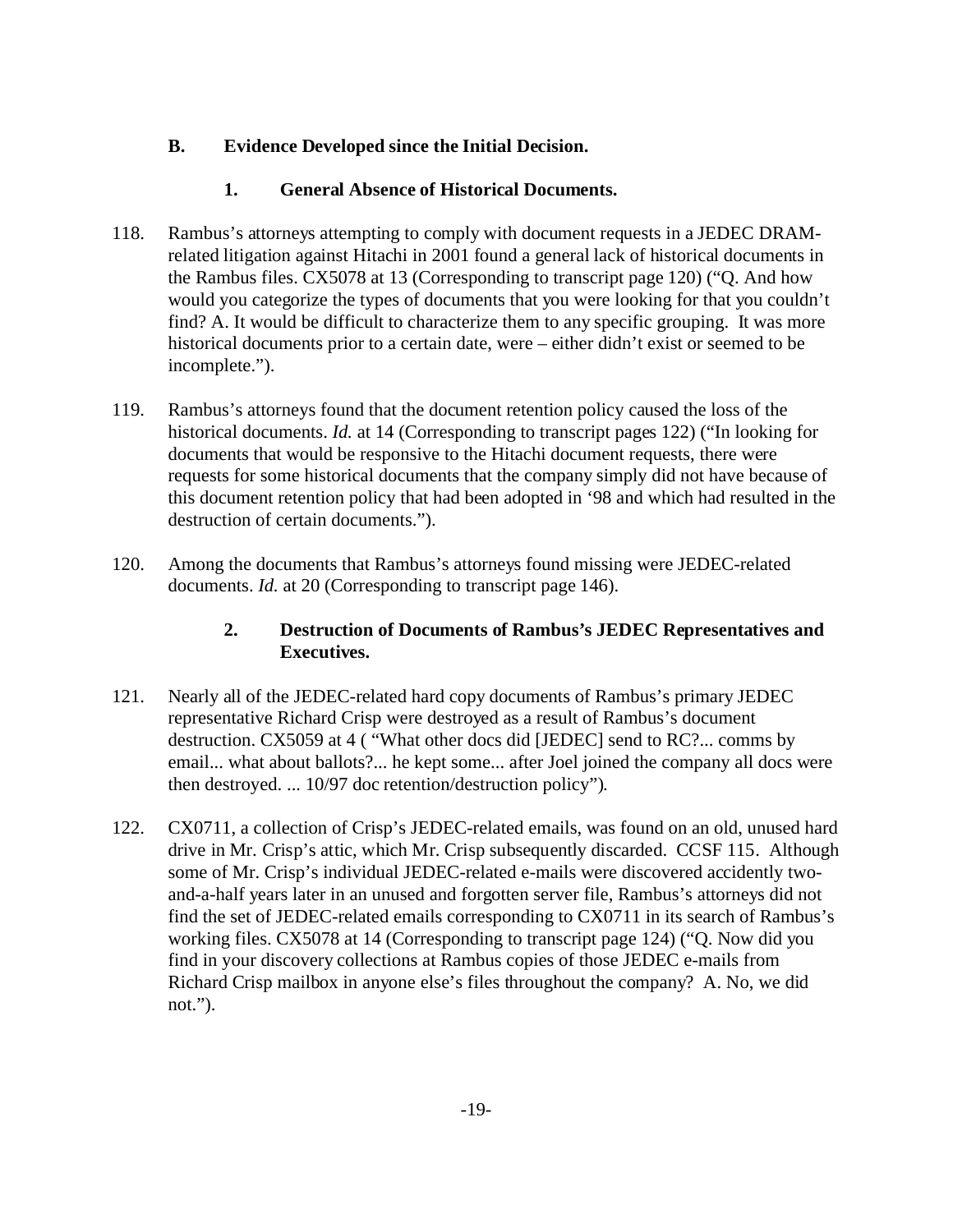- 123. Prior to the creation of the document retention policy at Rambus, Richard Crisp was a "packrat." CX5069 at 33 ("I have a picture in my mind of his office before, and that's – you couldn't even get into his office.").
- 124. Billy Garrett, Rambus's other primary JEDEC representative, also destroyed all of his JEDEC-related hard copy and computer stored documents as a result of the document retention policy. CX5062 at 11 (corresponding to GCWF 3422) ("got rid of all the stuff – doc retention policy jedec stuff all went away."). Prior to the document retention policy, Garrett was a "packrat." *Id.* at 5 (corresponding to GCWF 3416). But when he searched his files in 2001 for Rambus's case against Hitachi, Garrett "didn't find anything relating to JEDEC." *Id.*
- 125. Rambus President David Mooring also apparently had no documents relating to his attendance at JEDEC. CX5063 at 12 (corresponding to GCWF 3412). When asked by Rambus's attorneys for documents relating to JEDEC he pointed them to Richard Crisp and Billy Garrett and mentioned the document retention policy. *Id.* ("go to [Crisp because] he had a tendency to save things. Billy Garrett – would also have docs.").
- 126. Unlike Richard Crisp and Vice President Allen Roberts, who were able to produce documents from their personal files after leaving Rambus, in-house counsel Tony Diepenbrock did not keep any of his files after leaving Rambus. CX5064 ("2. What docs / files do you have - Tony has no rambus docs whatsoever. 3. Overview of the files – Rambus' document retention policy was created/mandated by Joel [K]arp.").
- 127. Vice President Allen Roberts also destroyed documents pursuant to Rambus's document retention policy. CX5084 at 3 ("Yes, I believe that I purged some documents in regards to that direction.").

# **3. Destruction of Documents of Rambus's Outside Patent Counsel.**

- 128. Rambus outside patent counsel Lester Vincent also cleaned out his email system in May 1999. CX5060 at 3.
- 129. On or before July 28, 1999, Rambus outside patent counsel Lester Vincent completed "clean-up" of his files labeled P001C2. CX5036 at 1; *see also* CCFF 1745-1748. The P001C2 files related to Rambus's '646 patent application and '327 patent. *Id*.; DX0014; see also CCFF 1004-1008, 1069, 1076-1077, 1092-1095, 1100-1114, 1199-1237.
- 130. On or before June 23, 2000, Rambus outside patent counsel Lester Vincent completed "clean-up" of his files labeled P007D and P007DC. CX5036 at 2; *see also* CCFF 1745- 1748. The P007D and P007DC files related to Rambus's '692 patent application. DX0014; see also CCFF 932-935, 947-948, 962-967, 1069, 1074-75, 1183-1198.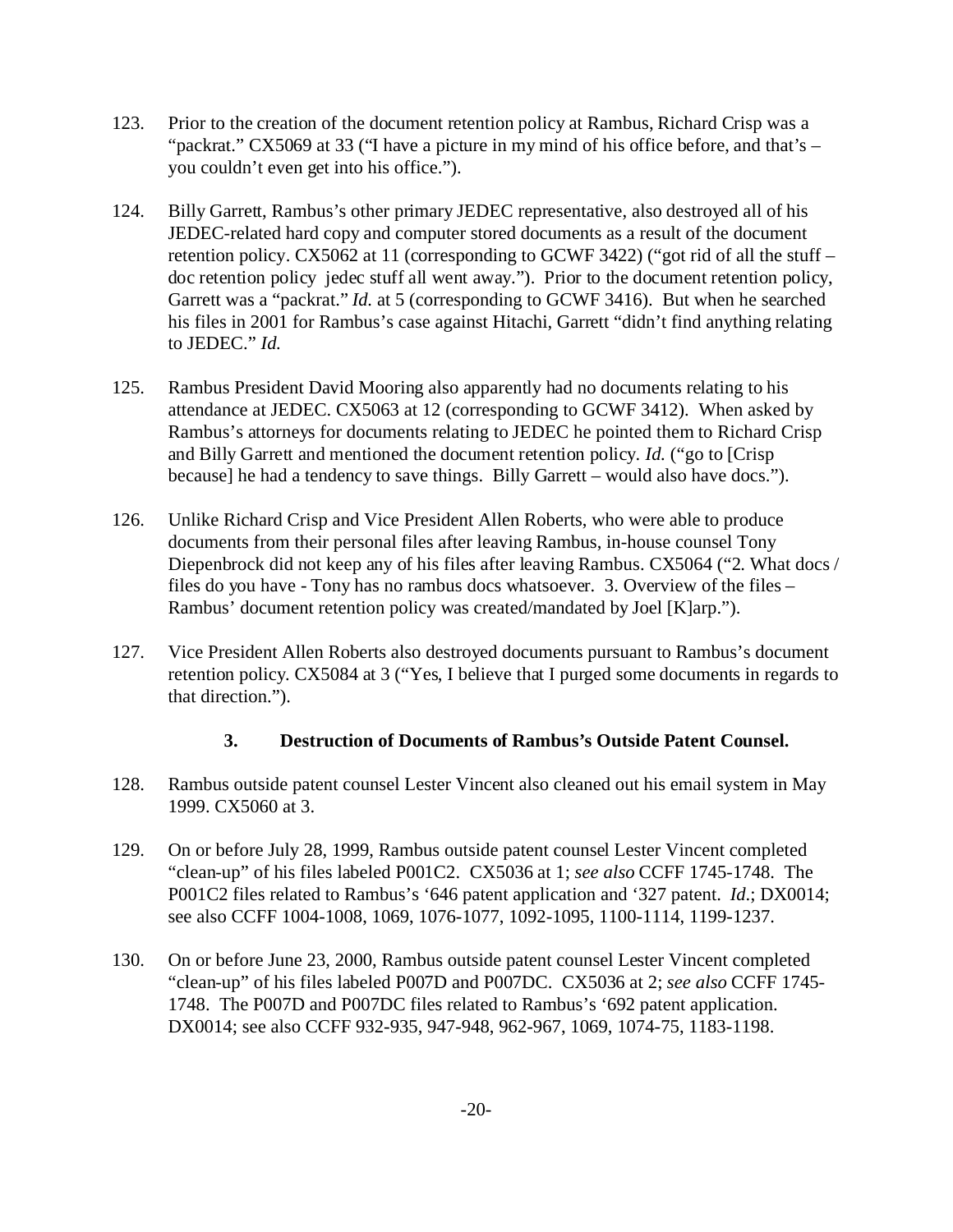- 131. It appears that, at some point in 1999 or 2000, Rambus's outside patent counsel Lester Vincent completed "clean-up" of his files labeled P010D. CX5036 at 2; *see also* CCFF 1745-1748. The P010D files related to Rambus's '961 patent application. DX0014; *see also* CCFF 900-901, 932-934, 947-948, 955-958, 962, 1028, 1125-1163.
- 132. On or before June 23, 2000, Rambus outside patent counsel Lester Vincent completed "clean-up" of his files labeled P010DC. CX5036 at 2; *see also* CCFF 1745-1748. The P010DC files related to Rambus's '490 patent application. DX0014; *see also* CCFF 900- 901, 932-934, 947-948, 955-958, 962, 1028, 1049, 1164-1182.
- 133. On or before May 13, 1999, Rambus outside patent counsel Lester Vincent completed "clean-up" of his files labeled P014D. CX5036 at 2; *see also* CCFF 1745-1748. The P014D files related to Rambus '651 patent application. DX0014; *see also* CCFF 900- 901, 932-934, 947-948, 955-958, 962.

### **4. Further Confirmation of Document Destruction.**

- 134. Recently discovered back-up tapes confirm that a substantial volume of relevant documents disappeared from Rambus's business files and, as a result, are missing from the record in this matter. CCSF 135-144.
- 135. In March and April 2005, Rambus found approximately 1,400 back-up tapes and other removable electronic media. The vast majority of these back-up tapes and electronic media have been erased, are blank, or otherwise cannot be read. Letter from Geoffrey D. Oliver to Donald S. Clark (June 14, 2005) at Attachment 1 (Supplemental Case Management Statement of Rambus Inc., *Hynix Semiconductor Inc. v. Rambus Inc.* (May 20, 2005) at 4 ("1,077 pieces of media have been determined to be blank, bad media (which means no data can be read from the media), or cleaning cartridges.")).
- 136. A number of the readable back-up tapes and electronic media recently discovered by Rambus apparently contain copies of documents relevant to Rambus's on-going patentinfringement and antitrust litigation with Hynix that had disappeared from Rambus's business files and servers. It appears that a significant number of these documents had not been produced to Hynix in that litigation or to Complaint Counsel in connection with the present litigation. *See* Letter from Geoffrey D. Oliver to Donald S. Clark (May 5, 2005) at Attachment 1 (Letter from Gregory P. Stone to The Honorable Ronald M. Whyte (April 4, 2005) at 2 ("some of the data from some of these tapes constitutes text files . . . that might be responsive to Hynix's discovery requests.")); Letter from Geoffrey D. Oliver to Donald S. Clark (June 14, 2005) at Attachment 1 (Supplemental Case Management Statement of Rambus Inc., *Hynix Semiconductor Inc. v. Rambus Inc.* (May 20, 2005) at 11 (Rambus "began producing documents from those tapes [to Hynix] on April 15, 2005.").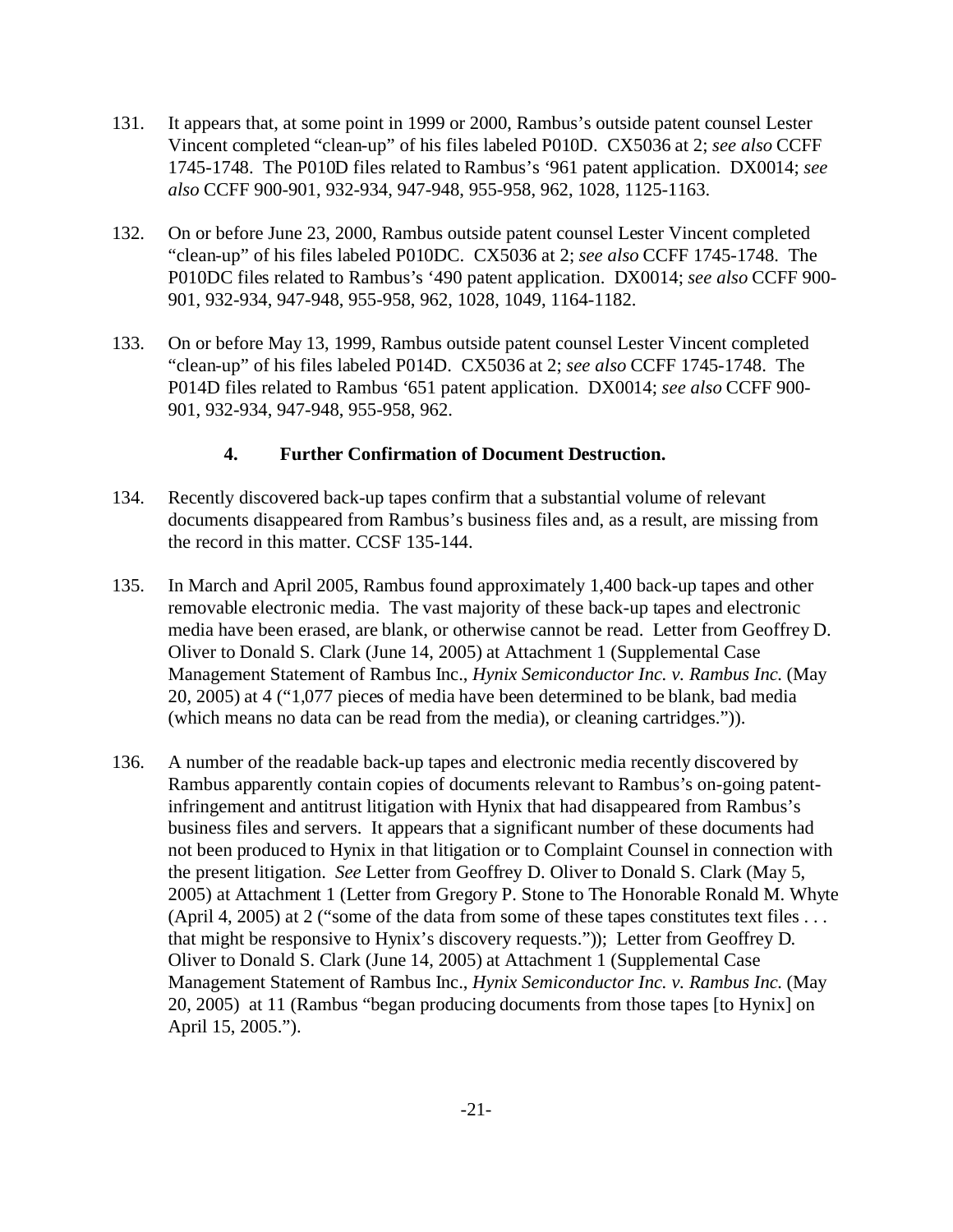- 137. In connection with its production to Hynix of documents from its newly-found back-up tapes, Rambus has asserted privilege with respect to at least 58 documents that were not found in Rambus's business files or on its servers, and thus "not reviewed and produced during Infineon case and . . . not among the documents subsequently produced to Hynix. . ." Letter from Geoffrey D. Oliver to Donald S. Clark (June 14, 2005) at Attachment 2 (Rambus Privilege Log) at 5, fn. \*; Complaint Counsel's Petition to Modify the Schedule in the Commission's July 20, 2005 Order (July 28, 2005) at Attachment 10. These documents have never been produced to Complaint Counsel. *Id*. at Attachment 3 (Letter from Geoffrey D. Oliver to Gregory P. Stone (June 6, 2005) at 2 ("I understand that Rambus will not produce to us any document as to which it asserts claims of privilege . . .")).
- 138. The descriptions contained in Rambus's privilege log indicate that documents purged from Rambus's business files and servers, and thus never produced in this litigation, are likely to be directly relevant to this litigation. CCSF 139-144.
- 139. The descriptions contained in Rambus's privilege log indicate that documents purged from Rambus's business files and servers, and thus never produced in this litigation, are likely to be directly relevant to the substance of JEDEC's disclosure policy and Rambus's understanding of that policy. Letter from Geoffrey D. Oliver to Donald S. Clark (June 14, 2005) at Attachment 2 (Rambus Privilege Log) at 2 ("Email describing request for, and legal advice of, Lester Vincent Esq. regarding JEDEC disclosure policy"); Complaint Counsel's Petition to Modify the Schedule in the Commission's July 20, 2005 Order (July 28, 2005) at Attachment 10 (Third Privilege Log, Dated June 10, 2005) at 2 ("Chart reflecting legal advice regarding antitrust and patent issues").
- 140. The descriptions contained in Rambus's privilege log indicate that documents purged from Rambus's business files and servers, and thus never produced in this litigation, are likely to be directly relevant to Rambus's efforts to obtain patent claims covering the ongoing work of JEDEC. Letter from Geoffrey D. Oliver to Donald S. Clark (June 14, 2005) at Attachment 2 (Rambus Privilege Log) at 2 ("Email seeking information and legal advice to be obtained from Rambus counsel regarding possible additional patent claims"); *id*. at 3 ("Email providing information for the purpose of facilitating the rendition of and reflecting legal advice of Lester Vincent, Esq. regarding possible patent claims").
- 141. The descriptions contained in Rambus's privilege log indicate that documents purged from Rambus's business files and servers, and thus never produced in this litigation, are likely to be directly relevant to the actual or anticipated scope of coverage of Rambus's pending patent applications while Rambus was a member of JEDEC. Letter from Geoffrey D. Oliver to Donald S. Clark (June 14, 2005) at Attachment 2 (Rambus Privilege Log) at 1 ("Email transmitting legal advice of Lester Vincent, Esq. regarding patent issues"); id. At 3 ("Email string . . . reflecting legal advice of Rambus counsel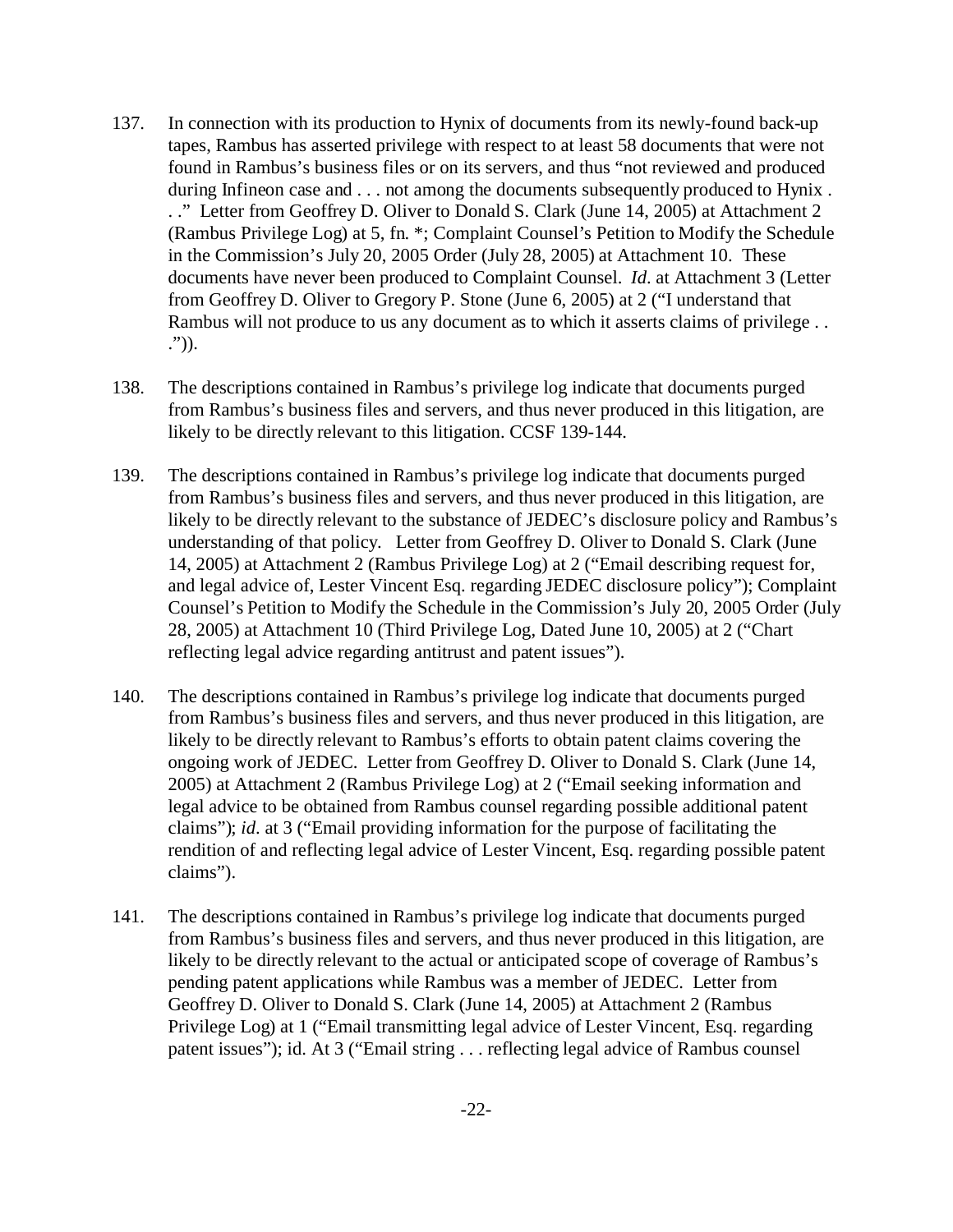regarding status of patent claims . . ."); Complaint Counsel's Petition to Modify the Schedule in the Commission's July 20, 2005 Order (July 28, 2005) at Attachment 10 (Rambus Privilege Log Through May 13, 2005) at 2 ("Memorandum providing legal advice regarding Rambus patent claims"); *id*. at Attachment 10 (Third Privilege Log, Dated June 10, 2005) at 2 ("Presentation summary reflecting legal advice regarding patent status and strategy"; "Evaluation of patent applications for purpose of providing legal advice regarding patent claims and reflecting legal advice regarding same").

- 142. The descriptions contained in Rambus's privilege log indicate that documents purged from Rambus's business files and servers, and thus never produced in this litigation, are likely to be directly relevant to whether Rambus put other JEDEC members on notice that its patent applications were relevant to JEDEC's on-going work. Letter from Geoffrey D. Oliver to Donald S. Clark (June 14, 2005) at Attachment 2 (Rambus Privilege Log) at 4 ("Email providing legal advice regarding draft statement at JEDEC meeting concerning patent position"); *id*. at 5 ("Email reflecting legal advice of Lester Vincent, Esq. regarding draft letter to JEDEC").
- 143. The descriptions contained in Rambus's privilege log indicate that documents purged from Rambus's business files and servers, and thus never produced in this litigation, are likely to be directly relevant to the circumstances surrounding Rambus's exit from JEDEC. Letter from Geoffrey D. Oliver to Donald S. Clark (June 14, 2005) at Attachment 2 (Rambus Privilege Log) at 5 ("Email reflecting legal advice of Lester Vincent, Esq. regarding draft letter to JEDEC"); Complaint Counsel's Petition to Modify the Schedule in the Commission's July 20, 2005 Order (July 28, 2005) at Attachment 10 (Rambus Privilege Log Through May 13, 2005) (Third Privilege Log, Dated June 10, 2005) at 1 ("Draft letter to Electronic Industries Association reflecting legal advice regarding JEDEC").
- 144. The descriptions contained in Rambus's privilege log indicate that documents purged from Rambus's business files and servers, and thus never produced in this litigation, are likely to be directly relevant to Rambus's understanding of the equitable estoppel implications of its presence and conduct at JEDEC. *See, e.g.,* Letter from Geoffrey D. Oliver to Donald S. Clark (June 14, 2005) at Attachment 2 (Rambus Privilege Log) at 4 ("Email providing legal advice regarding draft statement at JEDEC meeting concerning patent position"); *id.* ("Email responding to above 9/7/1995 email from Crisp and requesting legal review of draft statement at JEDEC meeting concerning patent position."); *id.* ("Email string among Cates, Crisp, Diepenbrock, Toprani and exec regarding legal review of draft statement at JEDEC meeting concerning patent position."); Complaint Counsel's Petition to Modify the Schedule in the Commission's July 20, 2005 Order (July 28, 2005) at Attachment 10 (Third Privilege Log, Dated June 10, 2005) at 1 ("Email transmitting legal advice regarding estoppel issues.").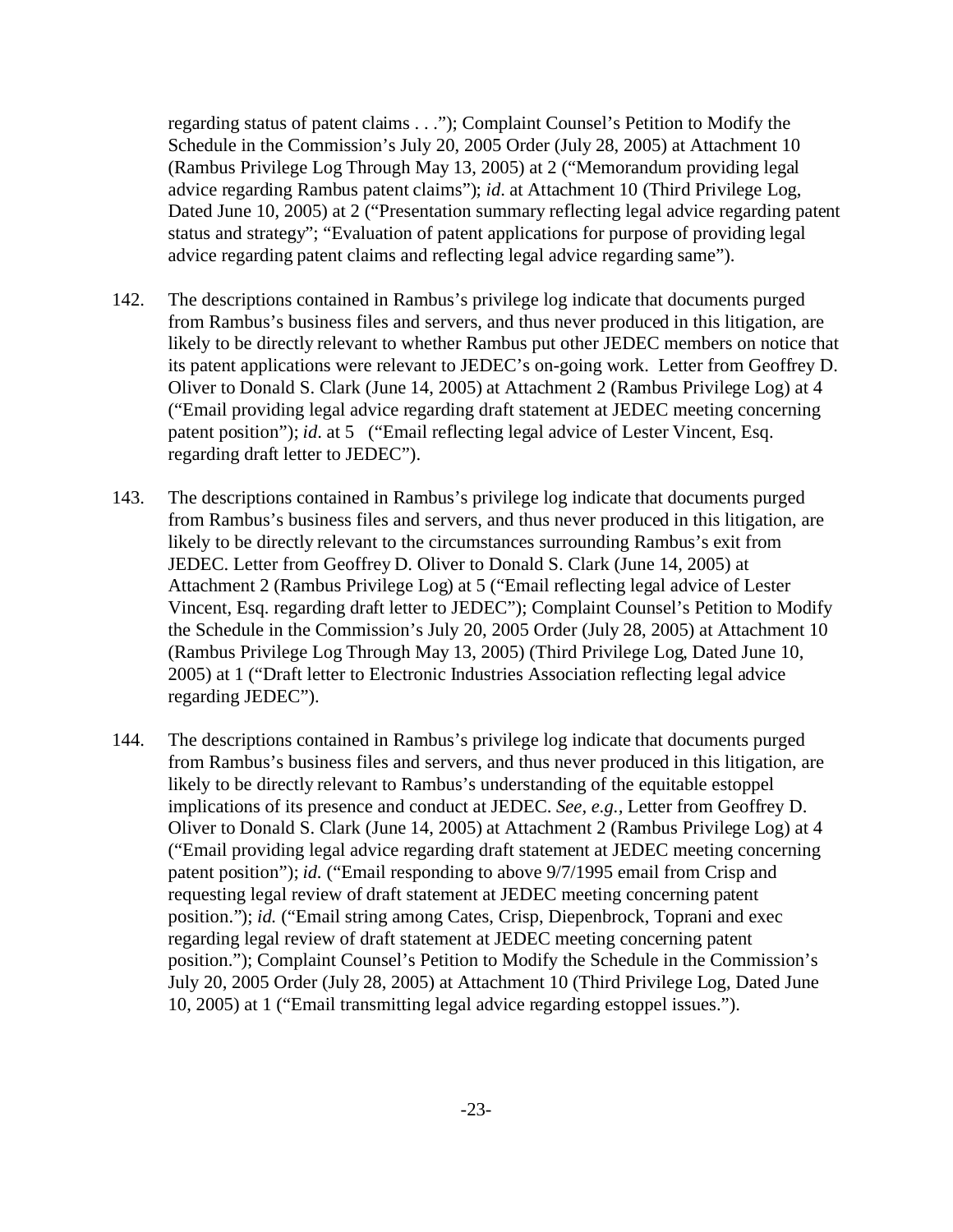#### **VI. The Supplemental Evidence Reveals Misstatements and Misrepresentations of Fact by Rambus and its Executives in the Course of this Matter.**

- 145. When deposed in this matter in February 2003, Rambus Vice President for Intellectual Property Joel Karp testified that, although Rambus was aware that litigation was a possibility, it did not plan litigation or anticipate litigation before filing its lawsuit against Hitachi in late 1999. CX2114 at 161:25-162:6 ("Q... at that point in time, July  $22<sup>nd</sup>$ , 1998, was Rambus anticipating potential litigation? A No."); *id*. at 162:10-163:5 ("Once we started to put the licensing program together in the middle of 2000, we had . . . I was aware very often that if negotiations failed that there would be litigation. But there was no litigation actually planned prior to actually filing it. There was no anticipation of it at that time, but it was certainly a possibility.").
- 146. Rambus quoted and relied upon Mr. Karp's statements in its Reply Findings submitted to ALJ McGuire in September 2003. *See* Responses to Complaint Counsel's Proposed Findings of Fact, Response to Finding No. 1732 ("as Mr. Karp testified, Rambus was *not* anticipating litigation at the time.") (emphasis in original); *see also* Response to Finding No. 1718 (quoting Mr. Karp's testimony). The privilege log produced to Complaint Counsel in this case indicates that Rambus had asserted privilege over, and had withheld from production in this case, documents demonstrating these statements to be untrue.
- 147. In fact, the Supplemental Evidence reveals that, in the first half of 1998, Vice President Karp and other Rambus officers, managers and counsel not only reasonably anticipated litigation, but actively planned to initiate litigation. CX5048 at 3 ("Top Level Key Results for 1998 . . . 18. Develop and enforce  $\mathbb P$  . . . C. Get all infringers to license our IP . . . or sue."); CX5007 (Notes of "LICENSING/ LITIGATION STRATEGY" meeting between Karp and outside lawyers; "Royalty rates will probably push us into litigation quickly;" "Need to litigate against someone to establish royalty rate and have court declare patent valid;" Cooley Godward was tasked to "review Micron, Fujitsu and Samsung and Hyundai contracts and formulate litigation strategy driven by results of the analysis – breach-scope of license, NDA or patent infringement."); CX5069 at 11-12 (Deposition of Joel Karp: "the overall idea was that at some point in order to really establish the validity of a patent, it's something that would have to happen in court."); CX5006 at 3 ("Licensing and Litigation Strategy . . . – Option 1: Breach of Contract Remedy – Option 2: Patent Infringement Suit . . . Patent suit can be brought in venue of our choice – ITC – Northern California – Eastern District of Virginia (Rocket Docket)"; CX5005 at 2  $($ "... a tiered litigation strategy has been developed.... The first option is to pursue breach of contract remedies. . . . Rambus may elect to file a patent infringement suit."); *see also* CX5017 ("IP Q3'98 Goals (First Cut) . . . 2. Infringement Activity . . . Prepare claim chart for Micron SDRAM . . . 3. IP Litigation Activity."); CX5014 (same).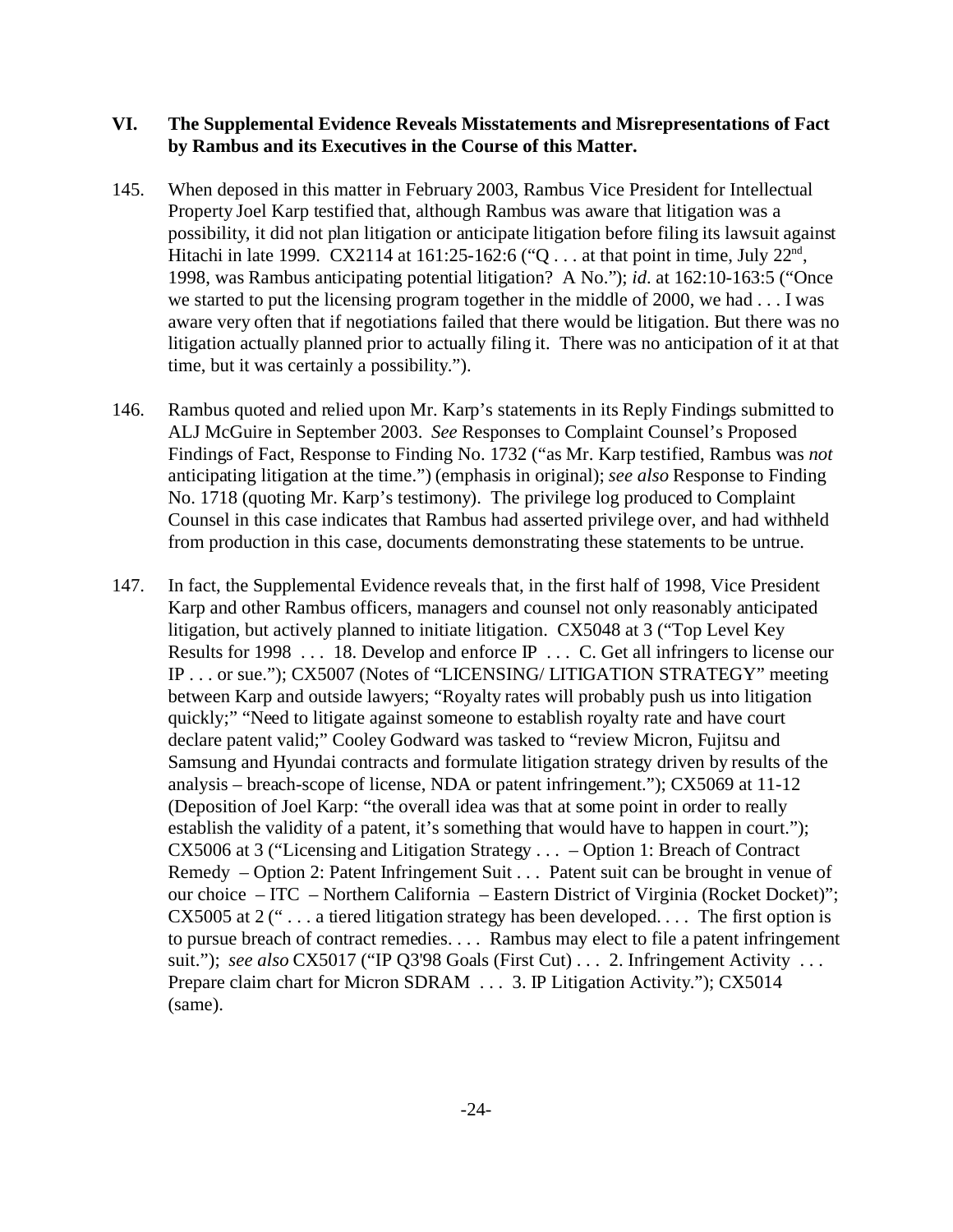- 148. The Supplemental Evidence reveals that Vice President Karp and other Rambus officers, managers and counsel continued to anticipate litigation throughout 1999, well before Rambus sued Hitachi. *See, e.g.*, CX5026 ("IP Q3'99 Goals – Final 7/1/99 ... 3. Licensing/Litigation Readiness... G. Prepare litigation strategy against 1 of the 3 manufacturers... H. Ready for litigation with 30 days notice."); CX5045 (same).
- 149. In several filings in this matter, Rambus quoted and relied on 2001 deposition testimony of Vice President for Intellectual Property Joel Karp, in which Mr. Karp testified that, when planning Rambus's document retention policy, he was most concerned about a "third-party type request," in which Rambus, even though not a party to litigation, would be served with broad requests for documents. CX2102 (transcript of Karp deposition (Micron v. Rambus, 8/1/01) at 335:15-337:9 ("Actually, the third-party situation was the thing I was most concerned about ....")).
- 150. Rambus quoted prominently and relied upon Mr. Karp's statements in written submissions to both ALJ Timony and ALJ McGuire. Memorandum in Opposition to Complaint Counsel's Motion for Additional Adverse Inferences (filed April 7, 2003) at 8 ("[Mr. Karp] testified that he was most concerned about a 'third-party type request,' in which Rambus, even though not a party to litigation, would be served with broad requests for documents."); *id*. at 7 (same); Rambus's Responses to Complaint Counsel's Proposed Findings of Fact, Response to Finding No. 1718 ("the 'worry' – if there was one – was that Rambus might be subpoenaed in connection with litigation in which it was not a party, not that Rambus itself might be a party to any specific case or type of litigation."). The privilege log produced to Complaint Counsel in this case indicates that Rambus had asserted privilege over, and had withheld from production in this case, documents demonstrating these statements to be untrue.
- 151. In fact, the Supplemental Evidence reveals that, at the time they were planning Rambus's document retention policy, Vice President Karp and other Rambus officers, managers and counsel were concerned, not with third party litigation, but with offensive litigation that Rambus planned to institute against DRAM manufacturers. CX5048 at 3 ("Top Level Key Results for 1998 . . . 18. Develop and enforce IP . . . C. Get all infringers to license our IP . . . or sue."); CX5007 (Notes of "LICENSING/ LITIGATION STRATEGY" meeting between Karp and outside lawyers; "Need to litigate against someone to establish royalty rate and have court declare patent valid;" Cooley Godward was tasked to "review Micron, Fujitsu and Samsung and Hyundai contracts and formulate litigation strategy driven by results of the analysis – breach-scope of license, NDA or patent infringement."); CX5069 at 11-12 (Deposition of Joel Karp: "the overall idea was that at some point in order to really establish the validity of a patent, it's something that would have to happen in court."); CX5006 at 3 ("Licensing and Litigation Strategy . . . – Option 1: Breach of Contract Remedy – Option 2: Patent Infringement Suit . . . Patent suit can be brought in venue of our choice  $-ITC$  – Northern California – Eastern District of Virginia (Rocket Docket)"; CX5005 at 2 (" . . . a tiered litigation strategy has been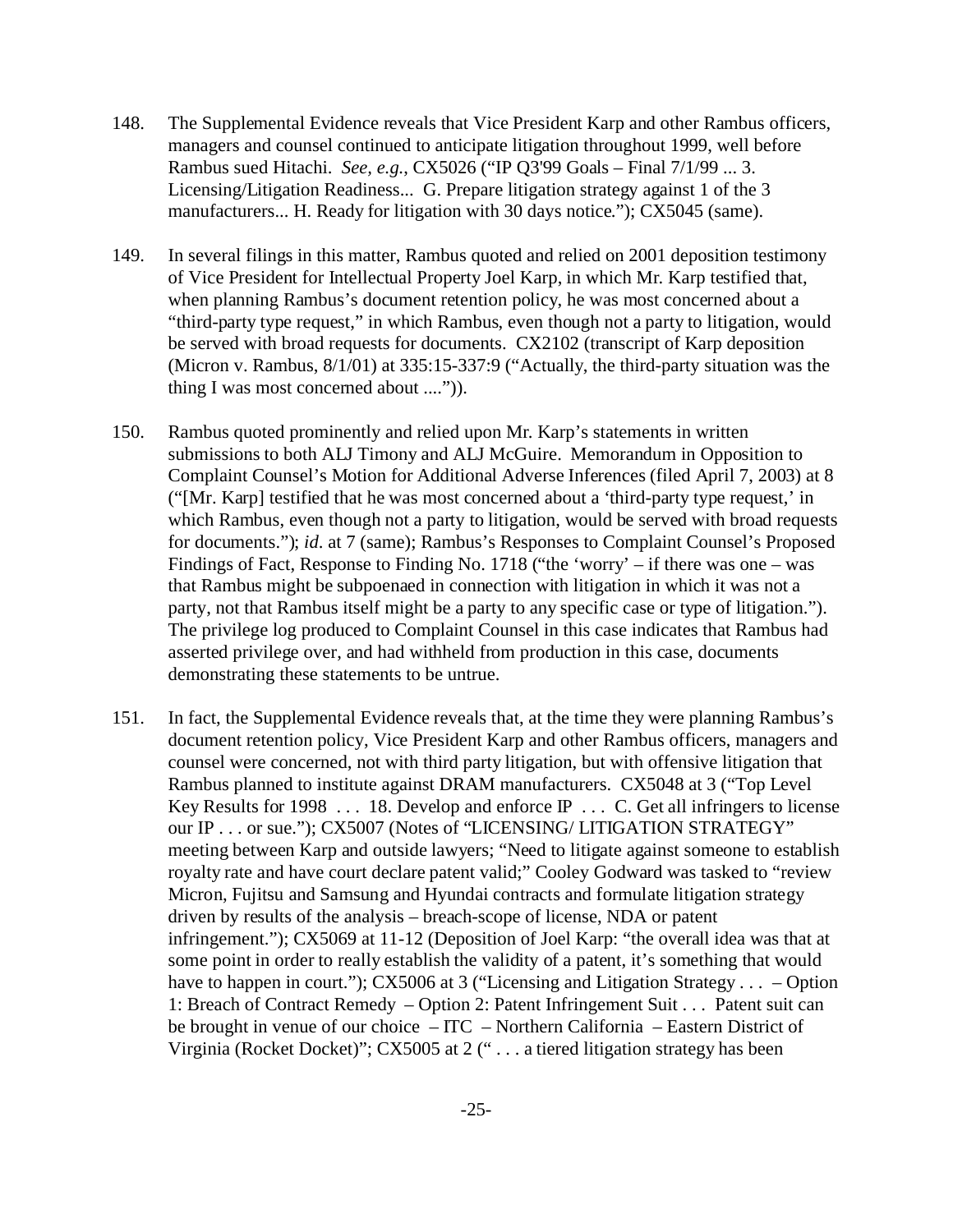developed. . . . The first option is to pursue breach of contract remedies. . . . Rambus may elect to file a patent infringement suit."); *see also* CX5017 ("IP Q3'98 Goals (First Cut) . . . 2. Infringement Activity . . . Prepare claim chart for Micron SDRAM . . . 3. IP Litigation Activity."); CX5014 (same).

- 152. In this matter, Rambus quoted and relied on 2001 deposition testimony of Vice President for Intellectual Property Joel Karp, in which Mr. Karp testified that his concern was not with the contents of the documents destroyed by Rambus, but solely with their volume. CX2102 (transcript of Karp deposition (Micron v. Rambus, 8/1/01) at 347:18-348:6 ("[M]y concern was that if I was ever asked to produce those thousands of back-up tapes, regardless of what they concerned . . . that it would be a task that would be beyond the human endurance to have to try to figure out what was on those things.").
- 153. Rambus quoted prominently and relied upon Mr. Karp's statements in this matter. Memorandum in Opposition to Complaint Counsel's Motion for Additional Adverse Inferences (filed April 7, 2003) at 8 ("As Mr. Karp stated, his concern was not with the *contents* of the documents Rambus had accumulated during its eight-year corporate history, but with the sheer *volume* of those documents." (emphasis in original)); *id.* at 7 (same). The privilege log produced to Complaint Counsel in this case indicates that Rambus had asserted privilege over, and had withheld from production in this case, documents demonstrating these statements to be untrue.
- 154. In fact, the Supplemental Evidence reveals that Rambus was concerned about the substance of documents that might affect the outcome of litigation and tailored its document destruction efforts accordingly. *See, e.g.*, CX5010 at 6 (R401139-41) (describing "horror stories" where supposedly deleted e-mails altered the outcome of litigation, resulting in liability); CX5020 (reminding employees to destroy drafts of contracts and materials used during negotiations); CX5007 ("Licensing/Litigation Strategy" contrasts need to gather documents to put together a searchable electronic database and the need for a document retention policy, and focuses on patent prosecution files: "clean out all attorney notes"); CX5022 at 4 ("Clean out all the Rambus [patent prosecution] files that have issued"); CX5033 ("File clearance re document retention policy – 11 of 49 issued patent files for BSTZ have been cleared – another 5 are awaiting my review"); CX5031 (after noting that Rambus's June 1992 Business Plan was used against Rambus in court, "this new [document retention] policy is similar to the previous policy – however, this time the IP group will attempt to execute the policy more effectively.").
- 155. Rambus's Vice President of Intellectual Property Neil Steinberg, designated as the company representative with knowledge to testify on behalf of Rambus pursuant to F.R.C.P. 30(b)(6), testified that he didn't believe that the July 22, 1998, presentation to Rambus employees by Mr. Karp regarding Rambus's document retention policy used any other documents than a two page document. CX5085 at 6 (page 65:25-66-18). *See*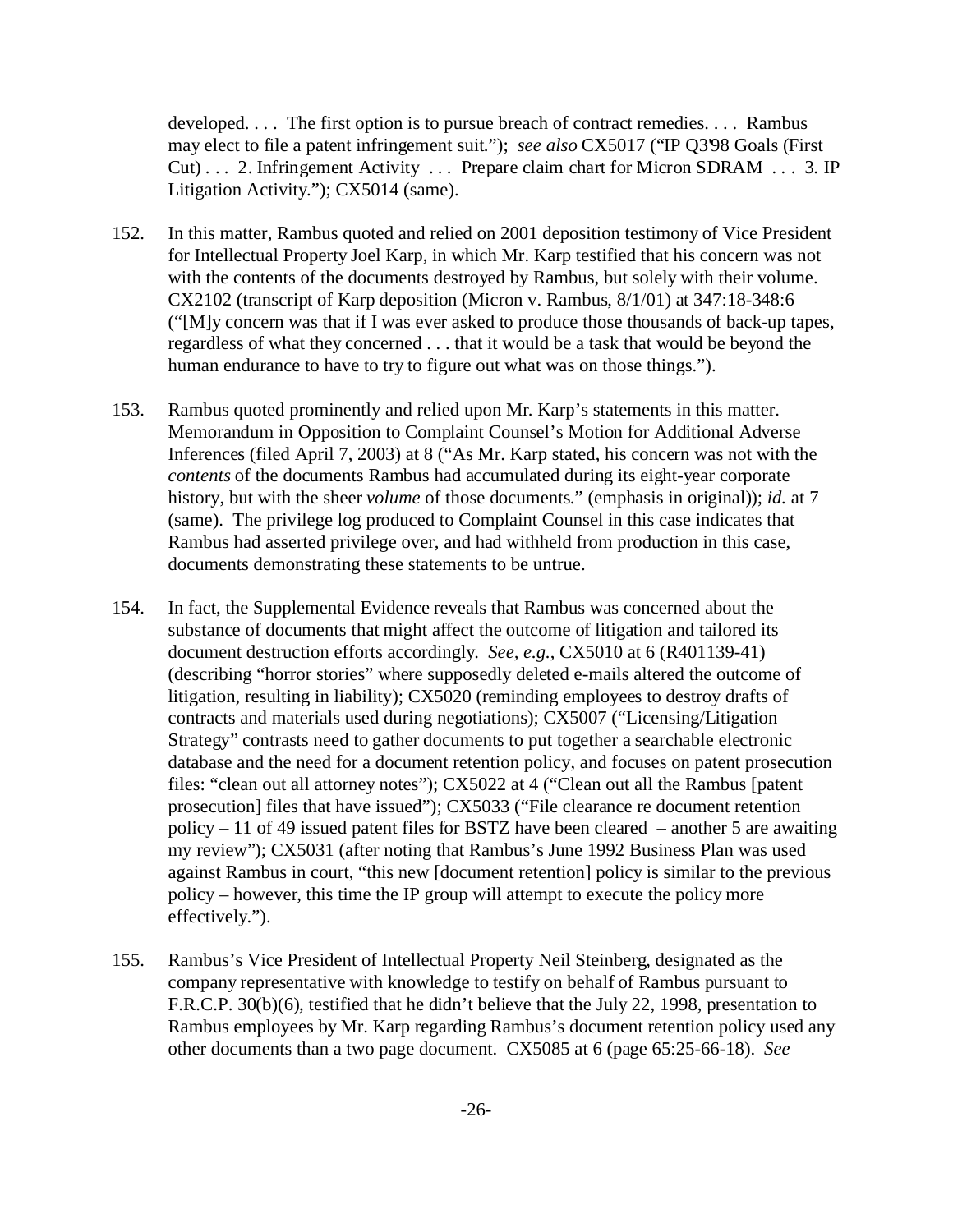CX1040. This transcript was provided to and relied upon by FTC staff during the course of its Part II investigation in this matter.

- 156. In fact, the Supplemental Evidence reveals a 17-page set of slides dated July 22, 1998, that set forth the background and specifics of the policy. The detailed slides described the policy as a "Document Retention/Destruction Policy." CX5010 at 2 (R401137) ("BEFORE LITIGATION A Document Retention/Destruction Policy"). The slides make clear that Rambus focused on documents that would be discoverable in litigation, urged that "special care" be taken with e-mail and electronic documents, and sought to avoid "horror stories" where supposedly deleted e-mails are found and used to prove a case against the company. *Id*. at 4-6 (R401139-41). The slides also noted that, "If crucial documents have been destroyed intentionally, courts have entered default judgments against the destroying party." *Id*. at 10 (R401145).
- 157. Rambus's Vice President of Intellectual Property Neil Steinberg, designated as the company representative with knowledge to testify on behalf of Rambus pursuant to F.R.C.P. 30(b)(6), testified under oath that only on one occasion, in or around July 1998, did Rambus distribute burlap sacks to employees to collect documents for shredding. CX5085 at 8 (page 75:12-20). This transcript was provided to and relied upon by FTC staff during the course of its Part II investigation in this matter.
- 158. In fact, the Supplemental Evidence reveals that on at least two other occasions, in August 1999 and in December 2000, Rambus again held shred days and distributed burlap sacks to Rambus employees to collect documents for shredding. CX5045 (IP Q3'99 Goals (Steinberg was Patent Counsel): "Organize 1999 shredding party at Rambus"); CX5046 (Kaufman e-mail to all staff (8/25/99): "Leave your burlap bags outside your cube before you leave tonight . . . the shredding company will start collecting at 9:00 am tomorrow morning. And don't forget the shredder party tomorrow at 5:00 pm ... lots of good food & a special announcement!"); CX5034 (Tate e-mail to all staff (8/25/99): "I'm sorry I'll miss the shredder party tomorrow."); CX5047 at 3 (400788) (SureShred Invoice and Certificate of Destruction (12/28/00): "Shred contents of 460 Shred Bags").
- 159. Despite the central importance of allegations of spoliation of evidence in this litigation (see Complaint at ¶ 121), at no time did Rambus correct the testimony of Mr. Steinberg or inform Complaint Counsel that Rambus had, in fact, held at least three separate shred days over the course of two-and-a-half years.
- 160. Rambus's primary representative at JEDEC, Richard Crisp, testified that his JEDECrelated e-mails were located on Rambus's main server and were produced from that location. CX2082 (Crisp Deposition, *Rambus v. Infineon*, (4/13/01), pages 841:23- 842:12 ("Q. Why did you still have your JEDEC mailbox e-mails collected? A.... there were some other documents that I had later found on our main server that I had apparently copied over to that machine as a means for converting from a Macintosh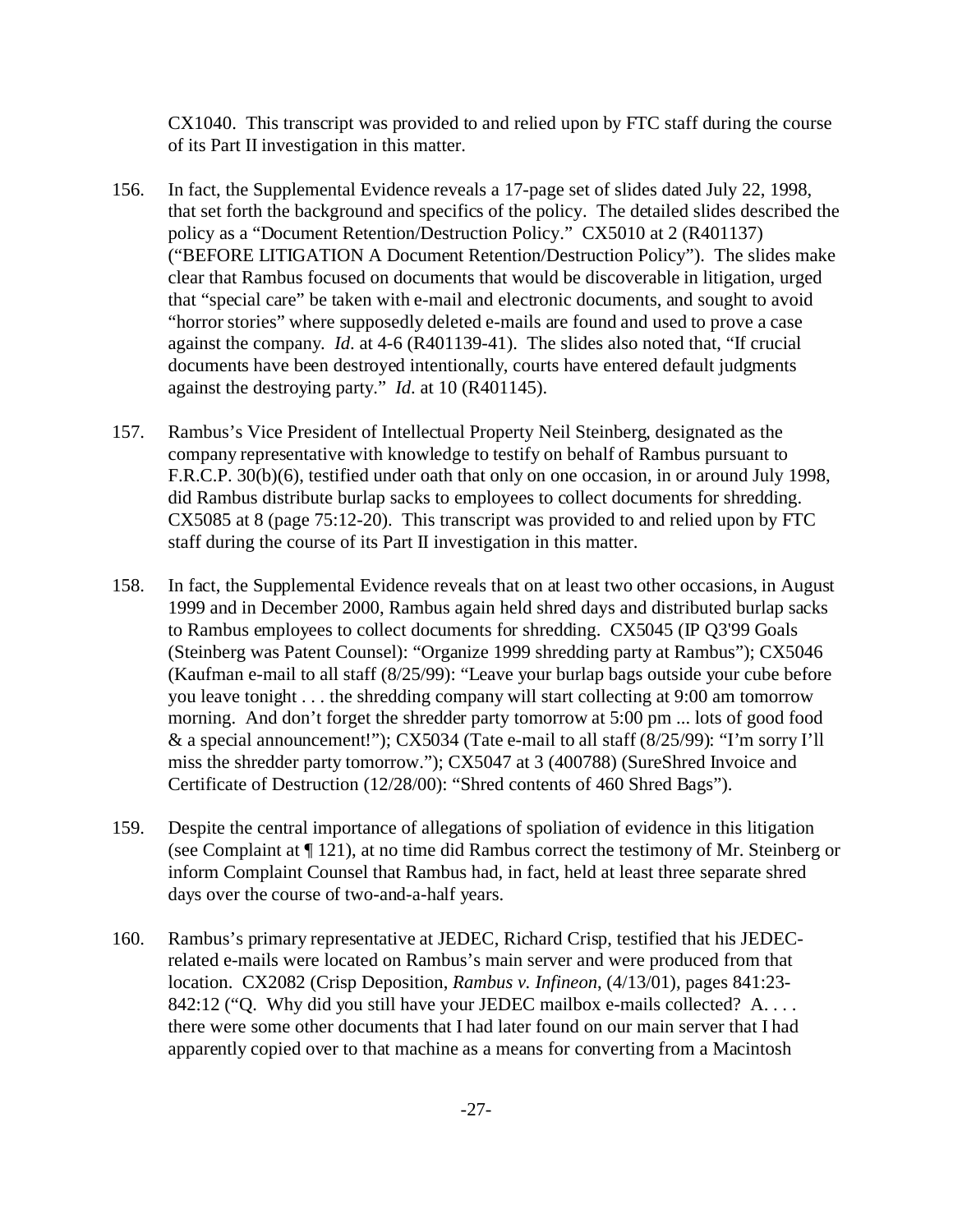laptop to an IBM PC laptop that they had issued us. . . . And then I forgot about the directory that was on there. So that's where the second group of documents came from."). This deposition transcript was provided to, and relied upon by, Complaint Counsel. *See generally* CX2082.

- 161. At trial, Rambus elicited testimony from Richard Crisp implying that he deliberately preserved JEDEC-related documents on his computer. *See* Trial Transcript at 3572-73 ("Q. Did you take any steps at any point in time to preserve electronic JEDEC-related materials? A. Yes, sir, I did. . . . Q. And did that mean that there ended up being preserved at your home JEDEC-related e-mails? A. That's correct . . .."). Rambus then cited and relied upon this testimony to argue that Mr. Crisp's JEDEC-related e-mails had been intentionally preserved as part of Rambus's document retention policy. Rambus Inc.'s Responses to Complaint Counsel's Proposed Findings of Fact, Response to Finding No. 1720 ("Rambus's JEDEC representative testified that he preserved his JEDECrelated emails pursuant to the document retention policy. (Crisp, Tr. 3576). He also testified that he had gone out of his way to preserve those e-mails, through two computer system changes, even though it meant that he had to use his home computer equipment. (Crisp, Tr. 3572-3).").
- 162. Rambus cited prominently and relied upon Mr. Crisp's statements in this matter. Post-Trial Reply Brief of Respondent Rambus, Inc. (filed Sept. 29, 2003) at 9 ("Mr. Crisp, in particular, testified that he took affirmative steps to, and did, archive and preserve his JEDEC-related e-mails, shepherding them through several changes to Rambus computer equipment.").
- 163. In fact, the Supplemental Evidence now reveals what Rambus already knew that the preservation of Mr. Crisp's JEDEC-related e-mails was entirely accidental. Mr. Crisp's e-mails were deleted from Rambus's business files, computers and active server files. CX5078 (Gonzales testimony (2/22/05) at 14 (page 124:9-13: "Q. Now did you find in your discovery collections at Rambus copies of those JEDEC e-mails from Richard Crisp mailbox in anyone else's files throughout the company? A. No, we did not."); *see also* CCSF 118-123. Although some individual Crisp e-mails were discovered accidently twoand-a-half years later in an unused and forgotten server file, the only organized (although incomplete) set of Crisp's JEDEC-related e-mails that was located and produced at the time of Rambus's litigation-related search for responsive documents was not found anywhere at Rambus. Rather, it was found on an old, unused hard drive in Mr. Crisp's attic, which Mr. Crisp subsequently discarded. CX5075 (Crisp Deposition (2/21/05)) at 3 (page 297:2-9: "Q. Where was that computer located? Within your home? A. Right. It was at my home somewhere. Q. Was it in your attic? A. That sounds vaguely familiar. I just don't remember."); *id*. at 4 (page 299:1-6: "it would be more accurately described as just a disk drive that had been in an old pc."); *id*. at 5 (page 302:22-303:5: "Q. The hard drive that you found in your attic with JEDEC e-mails on it, where is it located physically today? A. I have no idea. Q. What did you do with it? A. Again, it was probably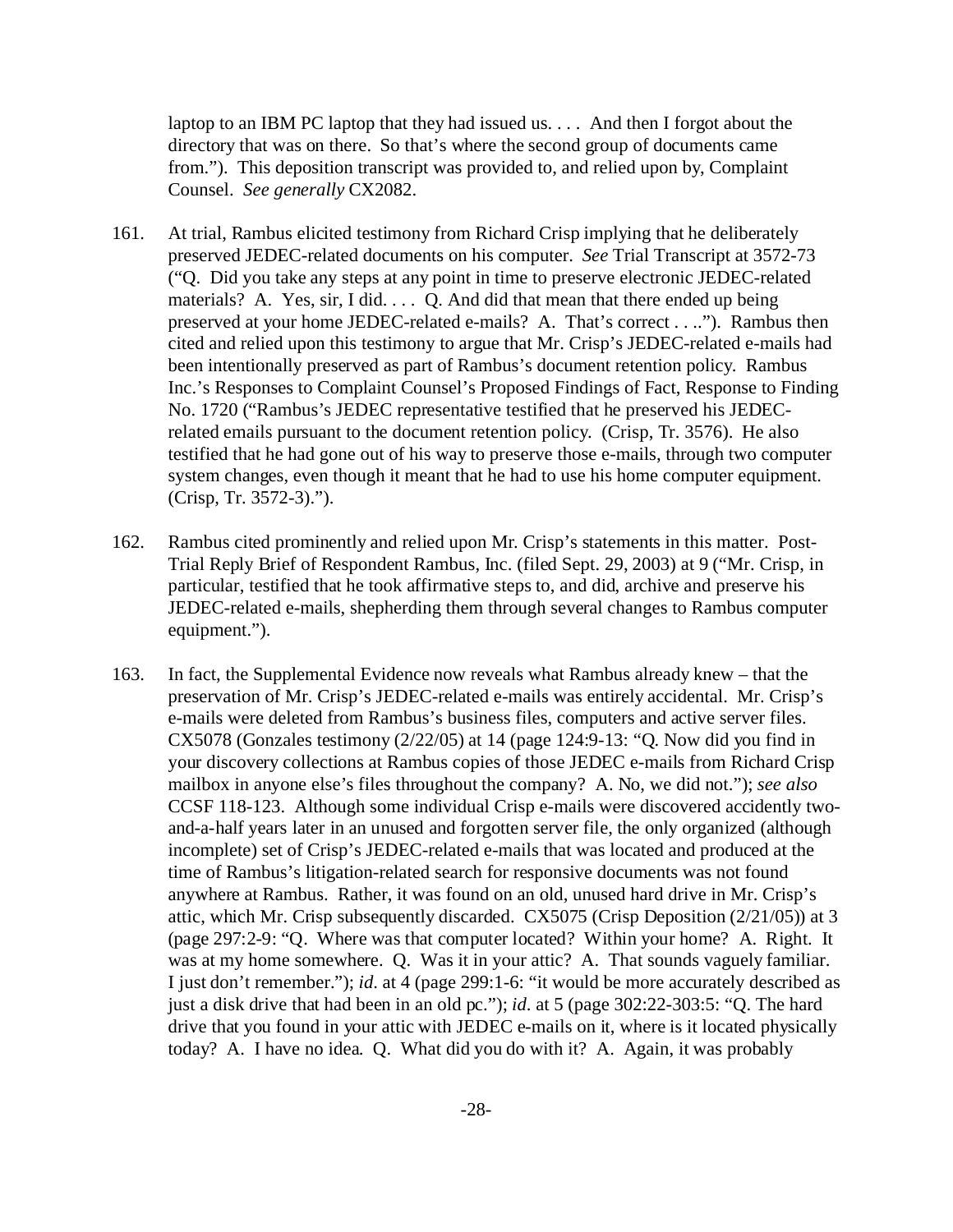thrown away when I moved. It was a very old hard drive that was not even in use at the time with very low capacity. So I just don't think I have it anymore.").

- 164. In its reply findings to ALJ McGuire, Rambus stated, "Complaint Counsel have conceded that they have not suffered any prejudice as a result of any documents that were not retained by Rambus." Rambus Inc.'s Responses to Complaint Counsel's Proposed Findings of Fact, Response to Finding No. 1728; *see also* Response to Finding No. 1736, No. 1745, No. 1749.
- 165. Rambus's statement with respect to Complaint Counsel having "conceded" lack of prejudice was, of course, false when made: Complaint Counsel never made any such concession. *See, e.g.,* Memorandum in Support of Complaint Counsel's Motion for Default Judgment Relating to Respondent Rambus Inc.'s Willful, Bad Faith Destruction of Material Evidence (December 20, 2002) at 91-99 ("Complaint Counsel Has Been Severely and Demonstrably Prejudiced by Rambus's Bad-Faith Document Destruction.").
- 166. Rambus stated to ALJ McGuire, "the record demonstrates that all pertinent and relevant materials were retained by Rambus and, if relevant to the issues raised in this litigation, produced." Post-Trial Reply Brief of Respondent Rambus Inc. (September 29, 2003) at 8; *see also* Oral Argument (December 9, 2004) at 161 ("It is our position that [Rambus] did not destroy any of those documents" relating to the relationship of Rambus's patent claims to JEDEC's work or Rambus's motivation for its conduct).
- 167. Complaint Counsel identified numerous documents that Rambus destroyed in the course of its deliberate and carefully planned Shred Day 1998, its 1999 Shredding Party, and its shredding event in 2000. *See* Response of Complaint Counsel to the Commission's Order Regarding Designation of the Record Pertaining to Spoliation of Evidence By Rambus (December 22, 2004) at 16-21. Recently available evidence now confirms that Rambus did not retain and produce all materials pertinent and relevant to this matter. Rather, Rambus has discovered back-up tapes containing a substantial number of documents relevant to this matter that were purged from Rambus's business files and servers and never produced in this matter. CCSF 134-144; *See also* Complaint Counsel's Petition to Modify the Schedule in the Commission's July 20, 2005 Order at 4-8, Attachment 10 (Rambus Privilege Log listing 58 documents, withheld by Rambus, that Rambus concedes would have been produced in this litigation had they existed in Rambus's business files and been found on a timely basis).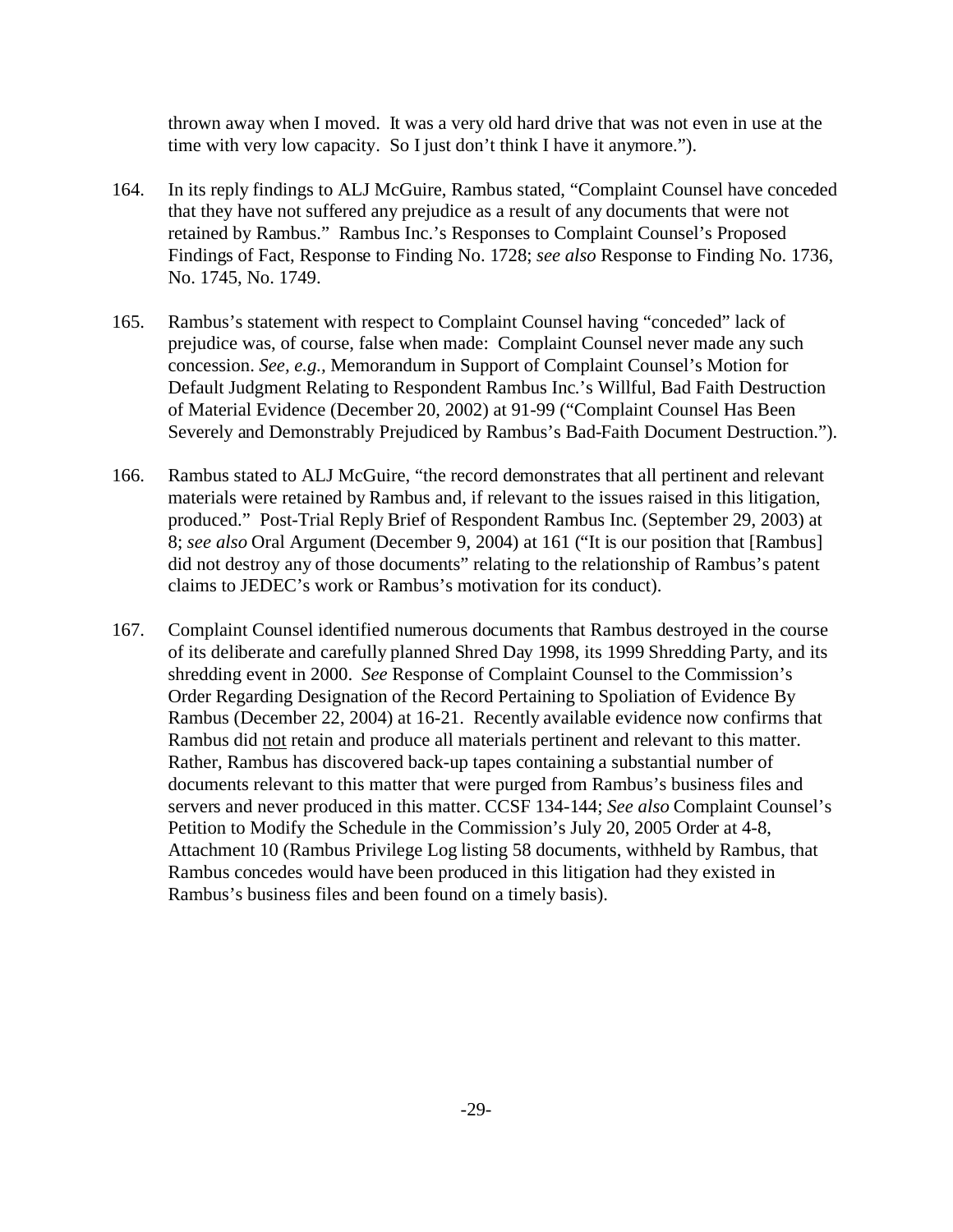**VII. The Supplemental Evidence Warrants Additional Findings on the Merits of the Case.** 

### **A. Rambus Believed That its Patents and Patent Applications Covered the JEDEC Standards**.

- 168. Rambus's Vice President in charge of Intellectual Property, Joel Karp, believed that the '327 patent covered dual edged clocking on JEDEC-compliant DDR SDRAM. CX5013 at 2 ("The patents available to us for the 1999 timeframe are: '327 - covers DDR (dual edged clocking)"). This patent derived from the '646 application that Rambus filed while it was at JEDEC. CCFF 1633-1636. The '327 patent issued while Rambus was at JEDEC. CCFF 1634.
- 169. Rambus's Vice President in charge of Intellectual Property, Joel Karp, believed that the '481 patent covered PLL circuitry on JEDEC-compliant DDR SDRAM. CX5013 at 2 ("The patents available to us for the 1999 timeframe are: '481 - covers DDR (PLL circuitry)"). This patent derived from the '729 application which was a continuation of the '692 application that Rambus filed while it was at JEDEC. CCFF 1642-1645; DX0014.
- 170. Rambus's Vice President in charge of Intellectual Property, Joel Karp, believed that the '580 application covered programmable CAS latency on JEDEC-compliant SDRAM and DDR SDRAM. CX5013 at 2 ("The patents available to us for the 1999 timeframe are: '580 - covers DDR and PC100 (access time register)"). This patent derived from the '520 application with claims identical in coverage to the '490 application that Rambus filed while it was at JEDEC. CCFF 1649, 1651-1656; DX0014.

# **B. Rambus Did Not Believe That the DRAM Industry Knew That Rambus Had Patents Covering SDRAM and DDR SDRAM**

171. In November of 1999, Rambus's Vice President in charge of IP, Joel Karp, did not believe that other members of the DRAM industry understood that Rambus had patents covering JEDEC-compliant SDRAM and DDR SDRAM. CX5069 at 54 ("I don't know who actually ... came up with Lexington, but it fits in a sense that it was the shot heard around the world. We fully anticipated at that point that once people became aware that we had IP covering sync DRAM, DDR, that it was going to make some noise."); *see also* CX5002 at 3; CCFF 1238-1265.

# **C. Rambus's Litigation Timing Depended on the Hope That the DRAM Industry Would Become Locked in to Rambus's DRAM Technology.**

172. Rambus's litigation strategy was based on its knowledge that once the DRAM industry prepared for and began ramp of a DRAM architecture, including RDRAM, it would reach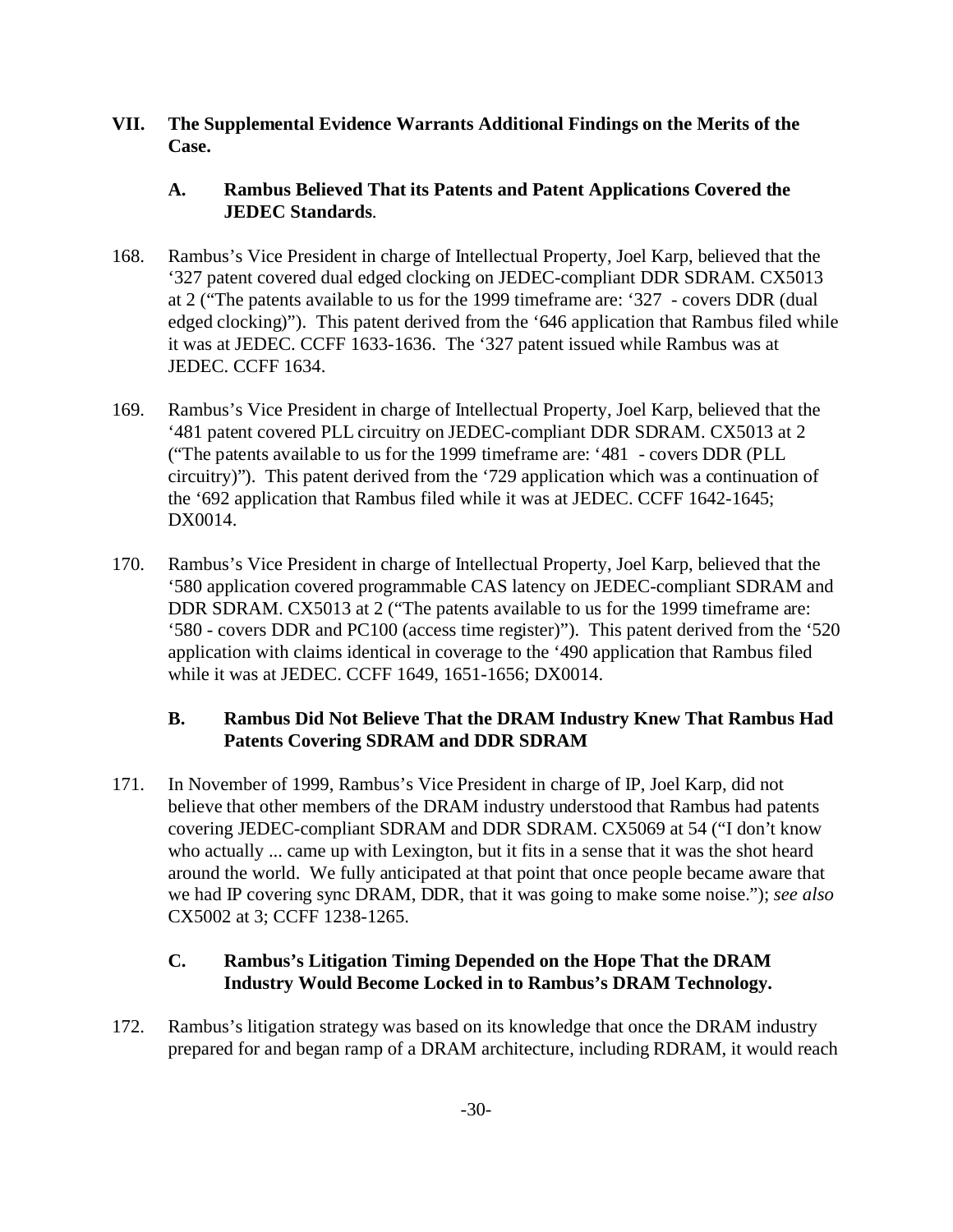a point of no return. Thereafter, the industry could not switch away from that architecture even if Rambus sued DRAM manufacturers for patent infringement. CX5011 at 3 ("We should not assert patents against Direct partners until ramp reaches point of no return.... [R]isks of damaging establishment of dominant standard outweigh potential return."); *see also* CCFF 2500.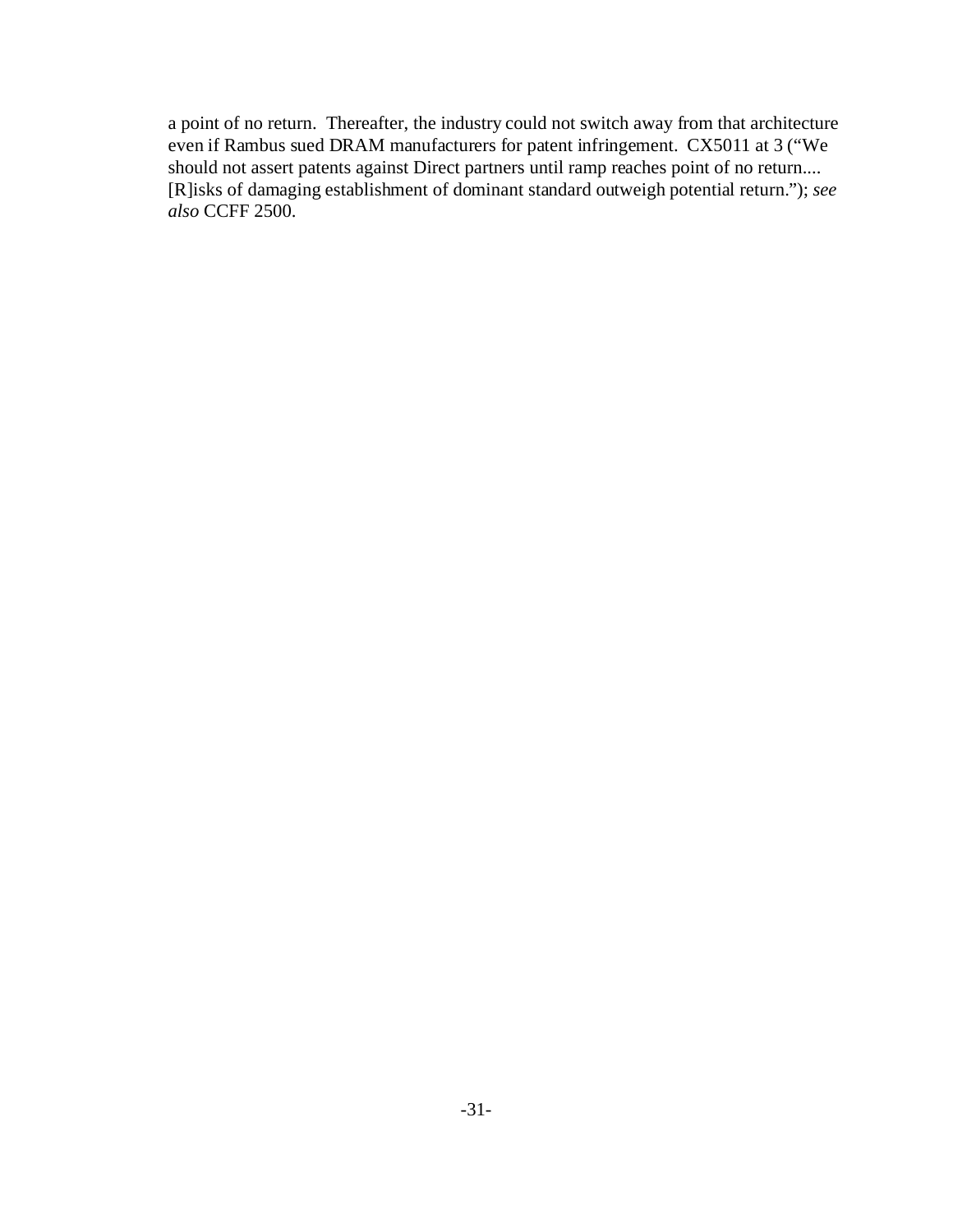# **COMPLAINT COUNSEL'S SUPPLEMENTAL PROPOSED CONCLUSIONS OF LAW**

- 1. Rambus has committed spoliation by intentionally destroying documents in anticipation of litigation.
- 2. Rambus has acted in bad faith by destroying documents with the intention of keeping those documents from potential adversaries, including Complaint Counsel.
- 3. Rambus has hindered Complaint Counsel's ability to prosecute this case by destroying documents relevant to a number of issues in this case, including ut not limited to:
	- a. documents relating to Rambus's understanding of JEDEC's patent disclosure policy;
	- b. documents relating to Rambus's attempts to obtain patent coverage over JEDEC's SDRAM and DDR SDRAM standards while Rambus was still a member of JEDEC;
	- c. documents relating to Rambus's concerns regarding equitable estoppel and enforcement actions by the Commission;
	- d. documents relating to the effect Rambus's conduct at JEDEC may have had on Rambus's power to control prices in various DRAM technology markets.
- 4. The documents destroyed wrongfully by Rambus are inferred to have contained information that would have been adverse to Rambus's litigation position in this case including but not limited to Rambus's positions with respect to the issues identified in ¶ 3 above.
- 5. The Order entered hereinafter is appropriate to remedy the violations of law found to exist.